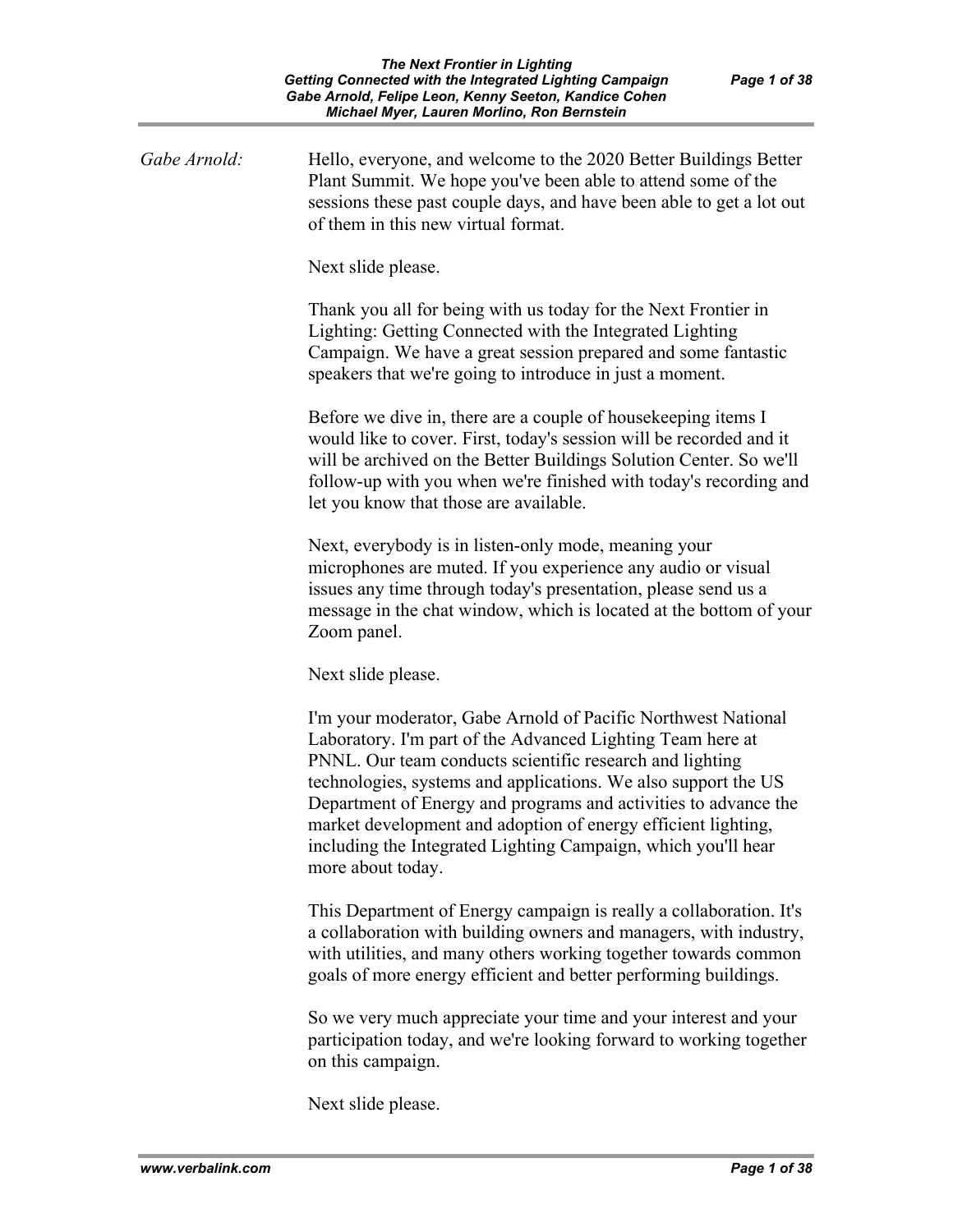We have a great agenda today to introduce the campaign, and present some examples and benefits of integrating lighting with other building systems for deeper energy savings. First, we'll hear from Felipe Leon, who will tell us more about the campaign and what it is.

Then we'll hear from three guest speakers, who have been part of integrated lighting projects, and they're going to tell us about those projects and their experiences. Then finally, we'll bring in a couple other expert panelists on this topic for a live Q&A session.

So there will be a lot of good information. It will be fast-paced and you'll hear a lot of different perspectives.

Next slide.

If you've attended any of these prior sessions, you're aware of this, but we're very excited to announce that today we'll be using an interactive platform called Slido for both the Q&A and the polling. So we'd like to ask that either on your mobile device or on a separate browser window that you go www.Slido.com. Once you get there, you're going to enter today's event code, and that is BBSummit. Once you've entered this event code, you're going to select today's session title on the drop-down menu. That is the Next Frontier in Lighting: Getting Connected with the Integrated Lighting Campaign.

So let me give a moment, just for everyone to get connected on Slido. All right. Hopefully, we're all in there, and you're going to want to keep this open. This is what we're going to use for all the questions and the polls.

We'd really like you to ask questions of our panelists, and you can do that at any time through this Slido interface. We'll be answering your questions near the end of the session, during the Q&A panel. I will give everyone just a couple more seconds here to get this set up, and then we'll practice in a minute.

While folks are still setting up, next slide please.

I want to mention that we're on social media and we hope that you'll join the conversation. You can find us on Twitter at BetterBldgsDOE, BetterPlantsDOE, and you can also find us on LinkedIn.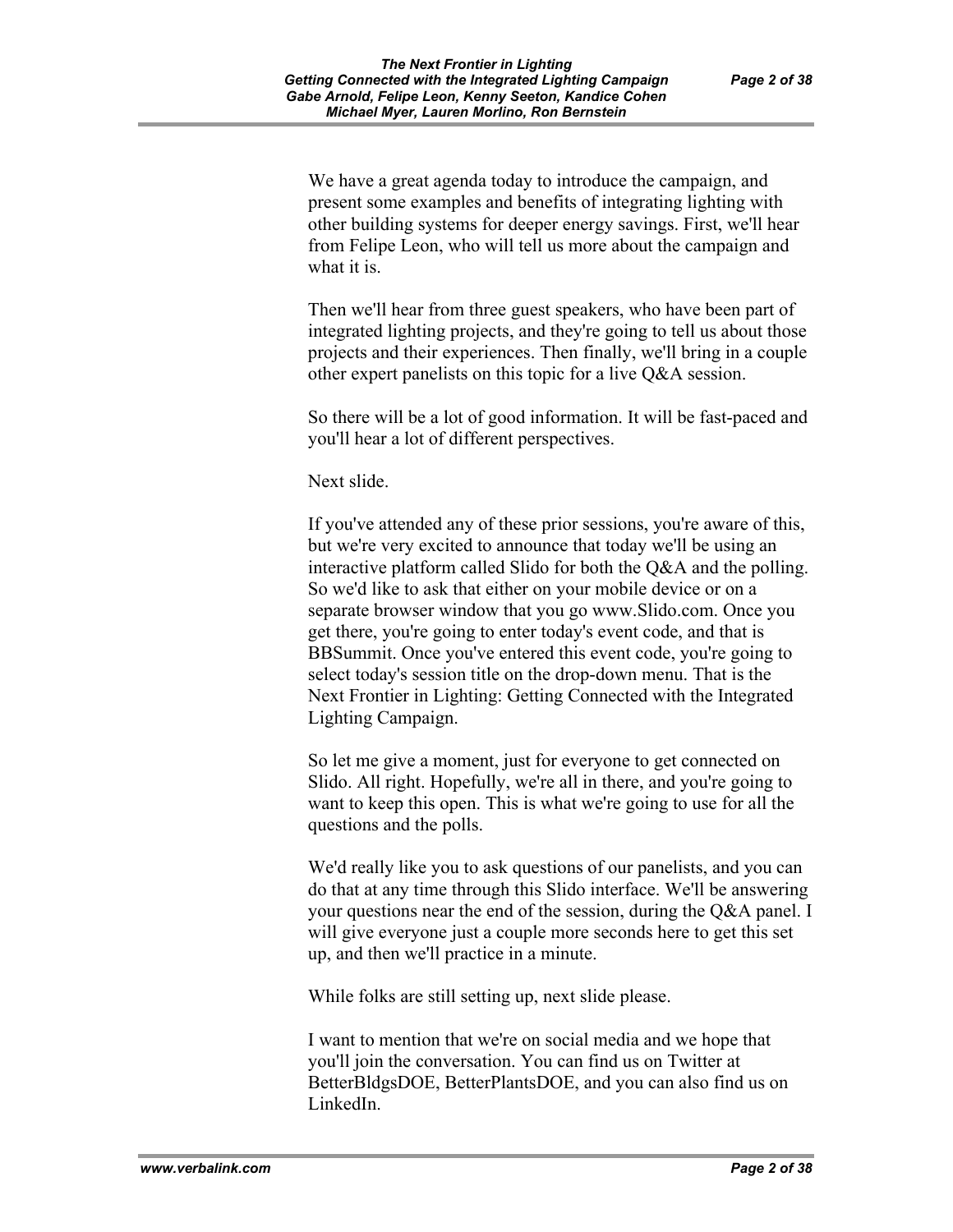Next slide please.

Let's give the polling capability and Slido a test drive here with some practice poll questions. Everyone, please go to that Slido interface on your phone or your browser that you opened. You'll want to keep Zoom webinar open as well, so you can see the results.

Let's ask something fun for this first one. What's your favorite type of lighting? Is it candles on a birthday cake, a campfire, sunset, sunrise or overhead fluorescent? This should be interesting.

So a question is what can you tell about a person by how they respond to this? Sunrise would be early risers, I'm guessing. Campfire, outdoors people. But it looks like most everybody, they're favorite type of lighting is sunsets. I was hoping we'd see at least some percentage on overhead fluorescents. Oh, there we go. Thank you for that. So now we've got one percent overhead fluorescent.

Okay, good. That worked well. Let's try one more. This question is more serious and we'll probably use this data. We want to see who we are and who we're representing. Are you a building owner or facility manager; an architect/engineer; manufacturer; utility; contractor/distributor; something else?

Okay. We've got a very diverse crowd, which is great to see here. A lot of people in "Other." I wish we had a way to tell exactly what other was. I see we've got a lot of utilities, which is great, quite a few building owners and facility managers, architect, engineers and design professors.

Thanks, everyone. Again, I think the diverse perspective in attendance we have here is great. I think it's going to really help with the input, and welcome.

All right. Let's go back to the deck. It seems like everyone's got the hang of Slido now for polling. When we're not doing a poll, you should switch over to the Q&A tab in Slido to submit any questions you may have about today's presentations.

With that out of the way, I'll now introduce our first presentation, who will introduce the Integrated Lighting Campaign. Felipe Leon joined PNNL in 2014 as a lighting engineer. He was a team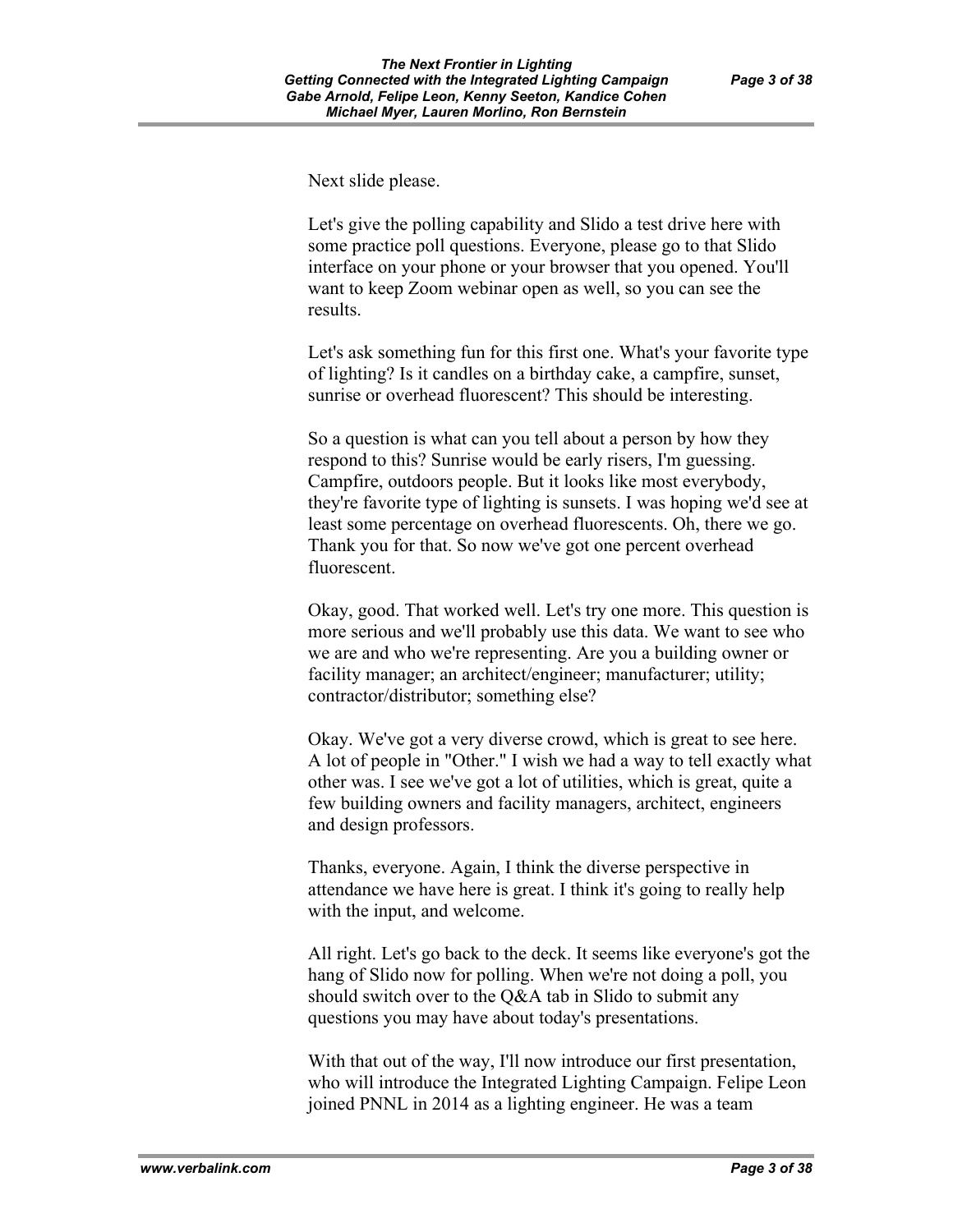|              | member of the Interior Lighting Campaign, which ran from 2015<br>through 2019, and is now the lead for the Integrated Lighting<br>Campaign, which he'll be introducing here today.                                                                                                                                                                                                                                                                                                                                                                                                 |
|--------------|------------------------------------------------------------------------------------------------------------------------------------------------------------------------------------------------------------------------------------------------------------------------------------------------------------------------------------------------------------------------------------------------------------------------------------------------------------------------------------------------------------------------------------------------------------------------------------|
|              | Felipe has worked on the DoE's commercially available LED<br>product evaluation and reporting program, otherwise known as<br>$CALiPER - you've heard of that - that provides independent$<br>testing and unbiased information on the performance of<br>commercially available LED products, of the really critical and<br>influential program that helped bring truth to advertising to some<br>of the first products in the market. Felipe had a big role in that.                                                                                                                |
|              | He previously worked at Eastman Kodak on OLED technology for<br>display and lighting applications, and at Moser Baer Technologies<br>as its lighting product manager. He holds a Bachelor of Science in<br>Electrical Engineering from Florida International University.<br>Felipe.                                                                                                                                                                                                                                                                                                |
| Felipe Leon: | Thank you, Gabe, for the introduction. It's a great pleasure to<br>launch and introduce the Integrated Lighting Campaign to today's<br>workshop participants. I will refer to it as ILC throughout most of<br>the presentation.                                                                                                                                                                                                                                                                                                                                                    |
|              | The ILC is the Better Buildings Alliance Technology Campaign,<br>administered by Pacific Northwest National Laboratory, with the<br>aim of helping to promote and accelerate the adoption of events,<br>sensors and devices in lighting products, and the integration of<br>lighting with other building and business systems. The campaign<br>does this by providing relevant resources, documenting the<br>adoption of these technologies, providing recognition for<br>exemplary projects and support, and offering limited assistance to<br>participants joining the campaign. |
|              | Next slide.                                                                                                                                                                                                                                                                                                                                                                                                                                                                                                                                                                        |
|              | So why is integration of a lighting system important? Lighting<br>systems today may already have sensors that inform the luminaires<br>about occupancy and lighting levels, such as from daylight,<br>enabling energy savings. Increasingly, lighting systems are<br>becoming connected, allowing them to do more than just light a<br>space. The sensors in lighting, sometimes as many as one in each<br>luminaire, such as in luminaire level lighting control, can inform<br>systems such as HVAC and plug loads leading to deeper building                                    |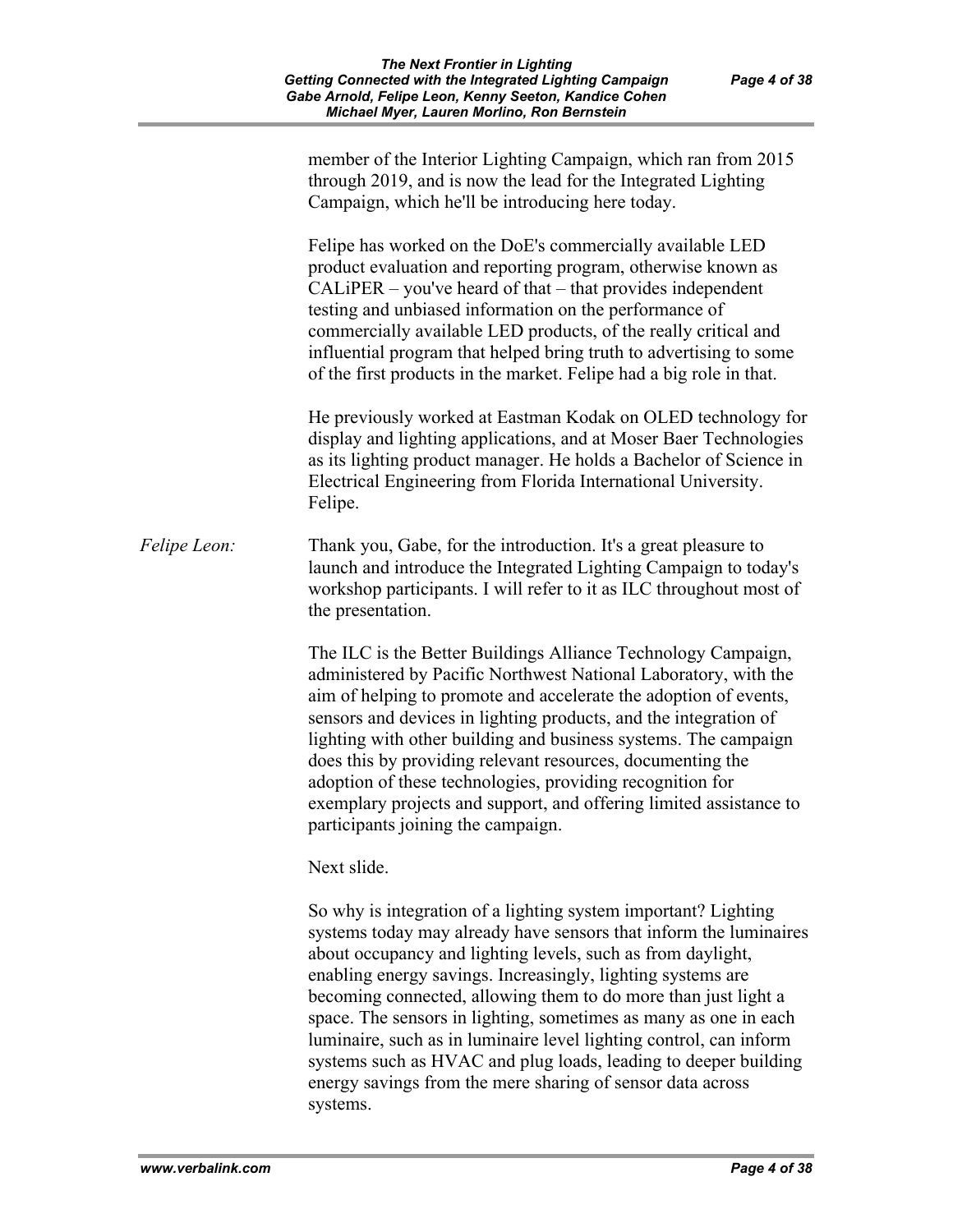But it doesn't end there. Sometimes the value proposition of today's lighting use cases go beyond energy, and may easily help justify the investment. Occupancy sensor data, for example, over time can help a business understand how its spaces are utilized, potentially leading to operational efficiencies and even reduce space costs. Incorporating more advanced technologies in lighting, such as a mesh communication network or visible lighting communication, can enable use cases such as asset tracking, wayfinding, and new ways of engaging with staff and clients.

These use cases can result in increased revenues, improve patient outcomes and more. So though the initial investment cost may be higher for these systems, in the long-term, the integration of lighting can help businesses save money, get smarter, and operate better.

Next Slide.

So about resources. The ILC provides a list of resources that can be helpful to building owners considering a lighting project with advanced capabilities, utilities seeking information to support their incentive programs, and anyone interested in learning more about these advances in lighting. The resources include utility incentives lists, reports and fact sheets, webinars and training available, mostly for free and some even providing continuing education credits, and product search tools that may help you compare between systems you are considering or identifying the system that meets your particular needs. These resources can be filtered by both category and keywords, and the list will continue to grow as the body of knowledge builds up on these systems.

On the screen capture of the website you see here, you'll see a sampling of some of the resources, including work performed by Lawrence Berkeley National Lab, aiming to unlock the potential of utility incentive programs for integrating building systems; search tools and qualified product lists from DesignLights Consortium; as well as a presentation on the energy savings potential of network lighting control systems; and an educational tool, Education Express, offered for free through the Lighting Controls Association.

Next slide.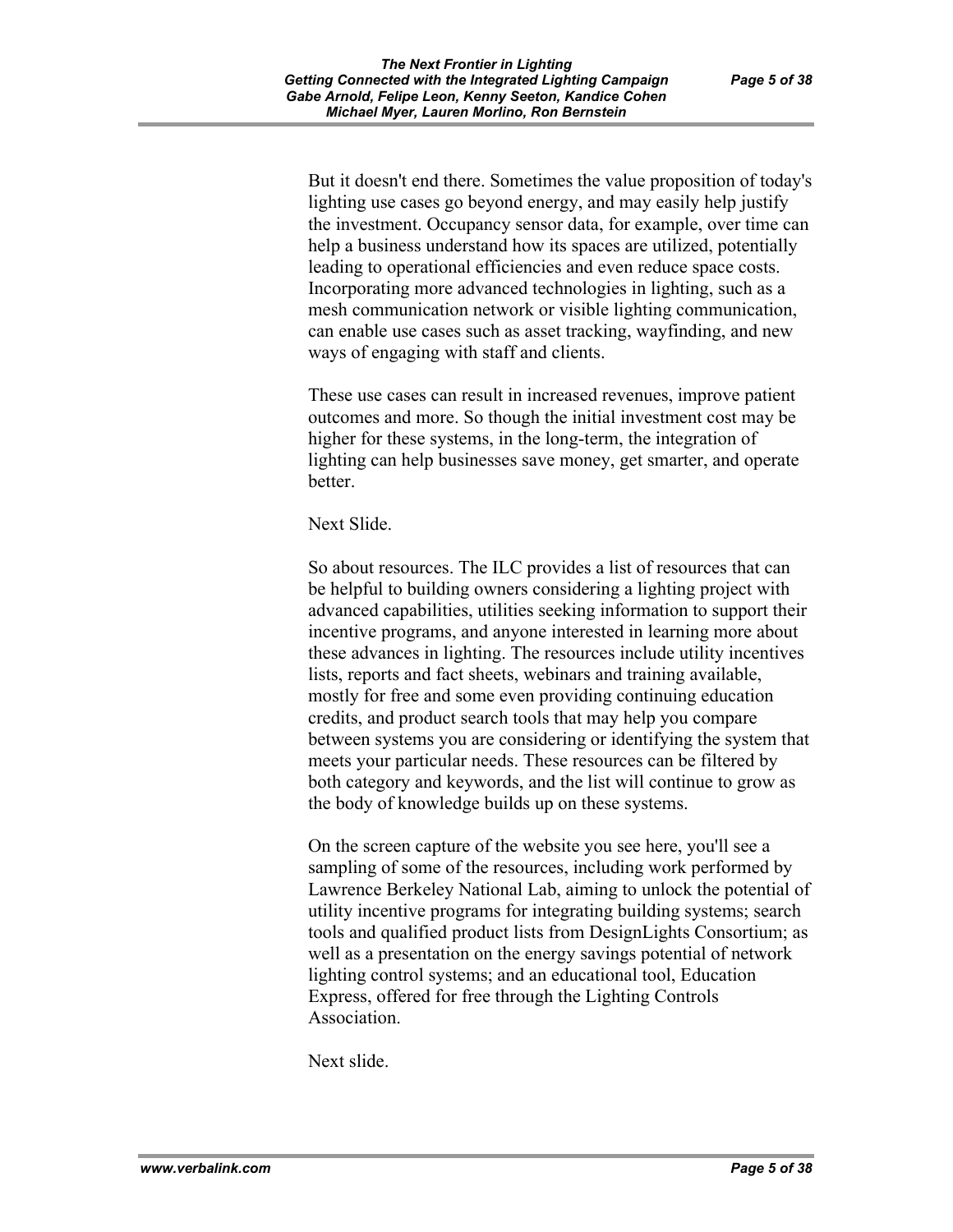Some ways campaigns help build this body of knowledge is by documenting. For example, you can see that interest in the integration of lighting is observed through the participants that choose to join, each expressing their commitment to exploring the advances in lighting that can help their business save energy and operate smarter.

Going a step beyond, these participants can submit their projects to earn recognition for those exemplary projects. Projects recognized are presented in a public forum with information about the measured and observed benefits of that lighting system. In this campaign, that would include how other building and business systems leverage the data to save additional energy or to improve operations. Case studies may also be developed for these exemplary projects to allow peer buildings considering these technologies to access directly relevant information about a realworld installation.

Next slide.

Participants are the primary recipients of recognition in the campaign for their exemplary projects. Some supporters of the campaign are also eligible to receive recognition for the impact their programs have to the integration of lighting or to the campaign. Yearly recognition is held in a public forum, such as a conference, as you can see on this slide, some pictures of recognition events from prior campaigns.

The categories we will seek to recognize in the first year include advanced use cases in lighting, lighting integrated with HVAC, and lighting integrated with plug loads. Then we have more categories to come, so we hope you will visit the campaign's website to learn more and see if your project qualifies for recognition.

Next slide.

Having mentioned participants and supporters already, I'd like to be a little more explicit about the distinction. Supporters are manufactures, utilities, energy efficiency organizations, design teams, and basically anyone that's not a building owner or facility manager. Participants include those building owners and facility managers, but also federal, state, local governments and the military.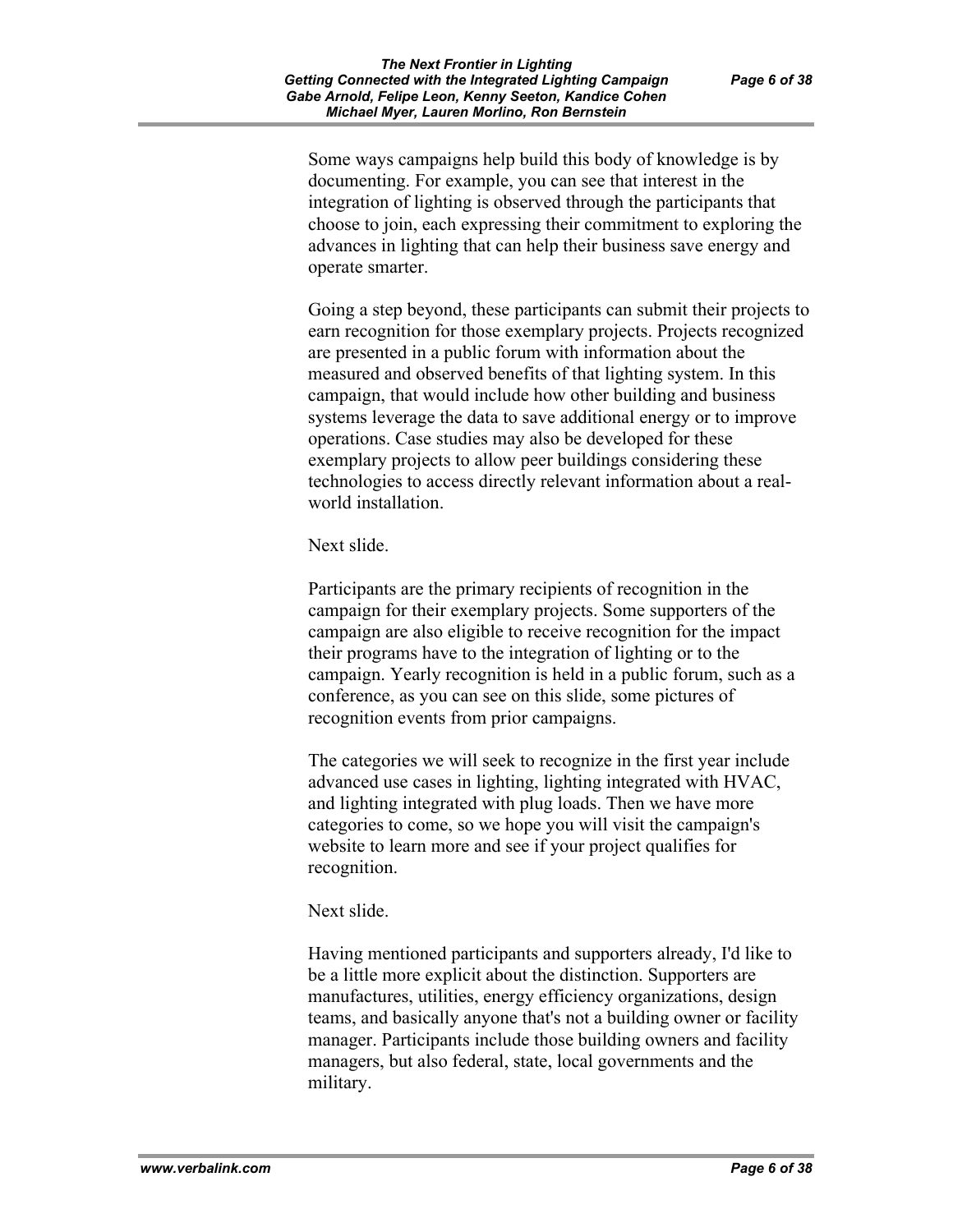On this slide, you are seeing those organizations that have already joined as supporters and participants, and thus have expressed their interest in integrated lighting systems. The ILC appreciates the guidance and support provided by our organizers also: The Better Buildings Alliance, which is a US Department of Energy program, the DesignLights Consortium, the US General Services Administration, the Illuminating Engineering Society, the International Facility Management Association, the Lighting Controls Association, and the International Association of Lighting Management Companies.

Next slide.

So how do you join the ILC? We've made the process very easy. We really ask just a few questions to help connect with you, as well as to learn a little bit about your organization. When you visit the ILC website, now that it has launched – the link is at the bottom of this slide – you'll see a Join selection on the menu bar at the top. Clicking that link will take you a Join page, where you will learn more about the roles of participants and supporters again. Then once you're ready to join, you can just click the Join Today button to begin your registration.

Joining is free, as is the limited technical assistance benefit that you're eligible for as a participant. We hope you'll join the campaign and help us deliver on the goals of promoting and accelerating the adoption of advanced sensors and devices in lighting products, as well as the integration of lighting with building and business systems.

Next slide.

This slide contains my contact information should you wish to reach out to me about the Integrated Lighting Campaign. I'm very excited to hear from our presenters today, because they're really going to share what this campaign is all about. Back to you, Gabe.

Next slide.

*Gabe Arnold:* Thank you, Filipe, for that introduction. Let's leave this slide up for a moment here. We're going to launch into some polls. Just in case some folks joined late, I want to give them some time to log into Slido. So go to your Slido.com interface in your browser or phone, and you're going to enter that code, BBSummit and select today's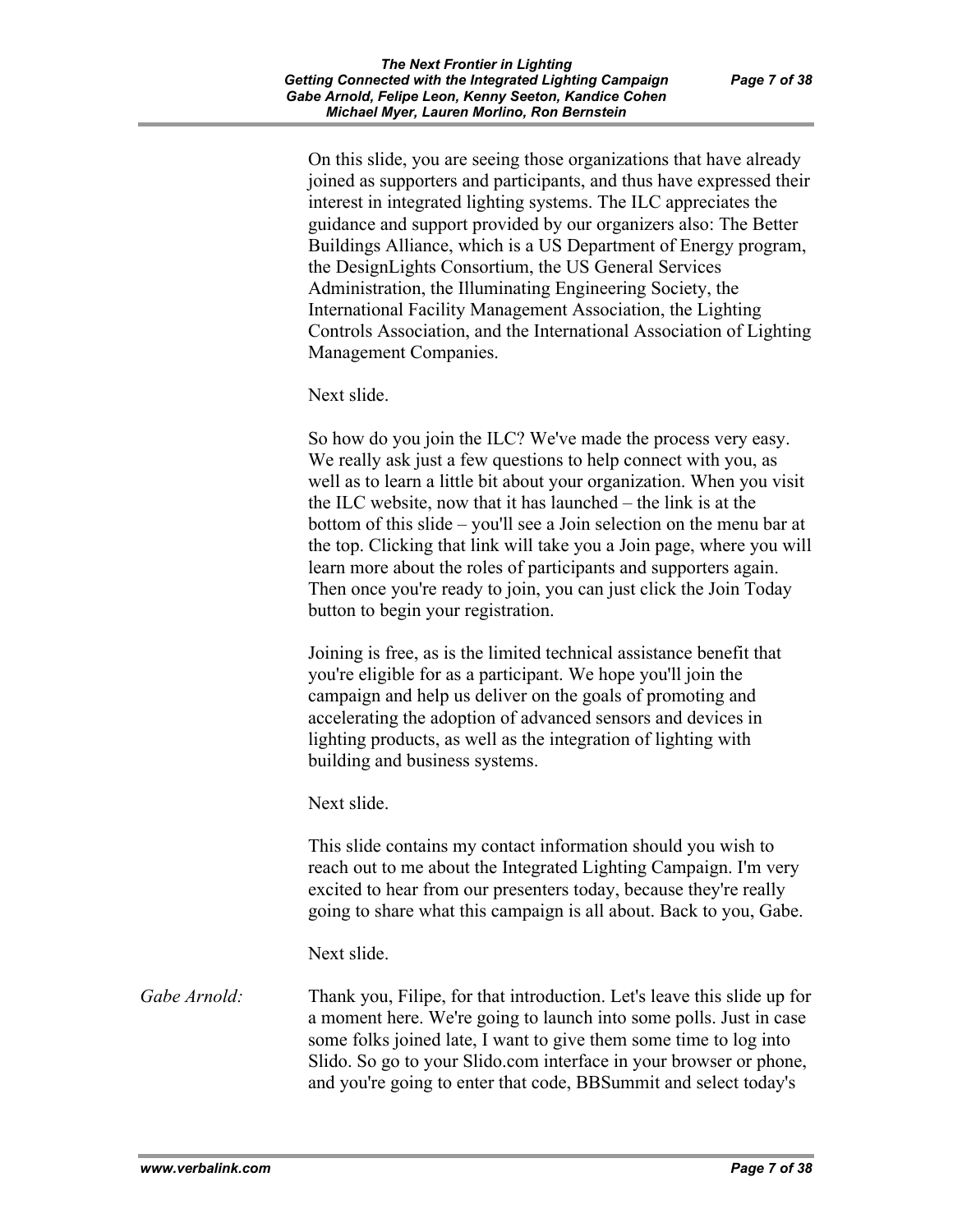session, in order to access our polls and Q&A session. I'll just give a couple of seconds for people to get there.

Okay. Here's our next poll question. Let's go ahead and launch that. We're looking to hear from you on what type of lighting system integrations are of greatest interest to you. This will help inform the campaign on where we might focus our efforts, and we're asking you to choose your top two here.

It looks like our clear winner right now is integration of lighting with building management systems, which makes a lot of sense. Then HVAC and Internet of Things are currently in a race for number two, then grid services coming in number four, and plug loads at number five.

Okay, fantastic. Very useful information. Thanks, everybody. Let's go to another question, and this is also helping us inform the campaign.

We're asking what types of resources the campaign might provide to help support integration projects. Again, you're choosing your top two here: case studies/demonstrations, how-to guides, resources to quantify benefits, energy savings or non-energy benefits, or product selection tools.

Okay, excellent. So we've got a clear winner here in resources to quantify energy savings. It sounds like some of those case studies we've got on the way, and we're hoping to do more, are going to be useful. How-to guides is up there as well, and product systems/selection tools are also up there.

Fantastic. We will definitely take this into account as we consider the resources we develop or make available for the campaign. Thank you, everyone.

We've got one final question here. This is just asking if you're interested in learning more. If so, please enter your e-mail address. I think we've got it set up such that your e-mail address will not be displayed. It's safe with us, so please let us know if you're interested and enter your information. *[Pause].* It looks like we're up to about a third of you have responded. I'll give that just a couple more seconds. It's still ticking up.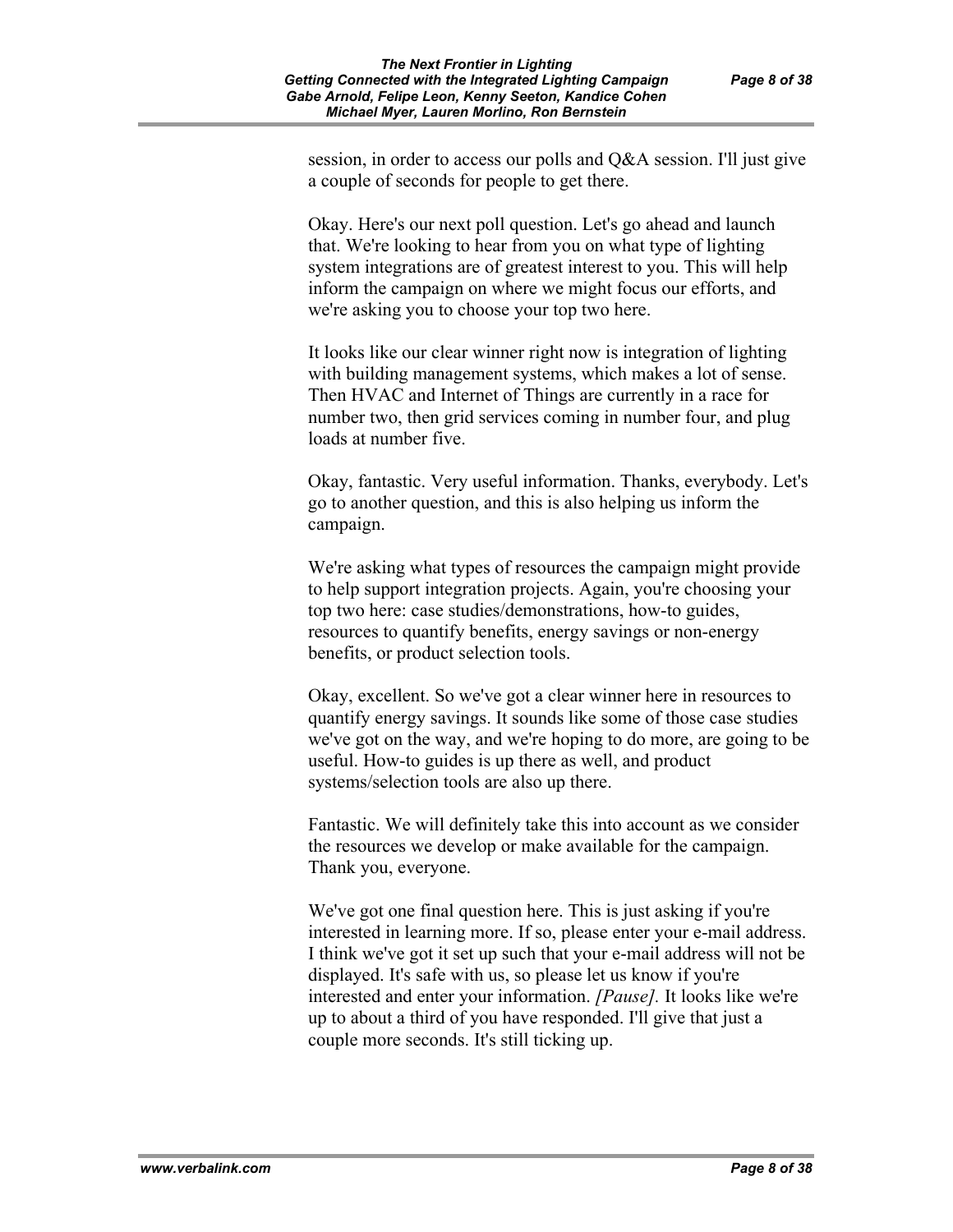All right, it looks like we've maybe reached a plateau. Thank you very much for that. It helps us to know who is interested and we will definitely follow-up with you. Thank you.

Let's move on to our guests' presentations, and our guest speakers today will be talking about their integration project experience. We've got Kenny Seeton of California State University, Dominguez Hills; Kandice Cohen of Trane Technologies; and Michael Myer of Pacific Northwest National Laboratory.

I will introduce our first presenter. Again, we want to encourage you, if you have questions for any of the presenters, please write them in the Slido as we go and we'll answer them a little bit later.

Next slide please.

First up is Kenny Seeton. Kenny is the Central Plant Energy Manager at Cal State, Dominguez Hills, and he has occupied that position since 2011. He currently manages a team of nine employees responsible for the heating, cooling, and maintenance of approximately 1.2 million square feet of classroom and office space on campus, as well as the Central Plant equipment. As the campus energy manager, he also oversees sustainability, lighting retrofits, commissioning programs, and HVAC optimization and controls for the campus.

I think you'll enjoy Kenny's perspective here. Kenny tells us that while he's not afraid to test the untested, he also believes that if better is possible, then good is not enough. Okay, Kenny, take it away.

*Kenny Seeton:* Thank you, Gabe. Next slide.

All right, so occupancy-based controls. Why? Because we have to now, but considerable energy savings over the schedule based, reduced greenhouse gas, kWh, kW, reduced customer complaints. It's good for the space with flexible or variable occupancy, which is perfect for me on schools.

The challenges. Occupancy-based HVAC is not common yet. It should be, but it's not. It's difficult to cross those silos to integrate controls in different systems, and you've got to resolve a lot of zone issues.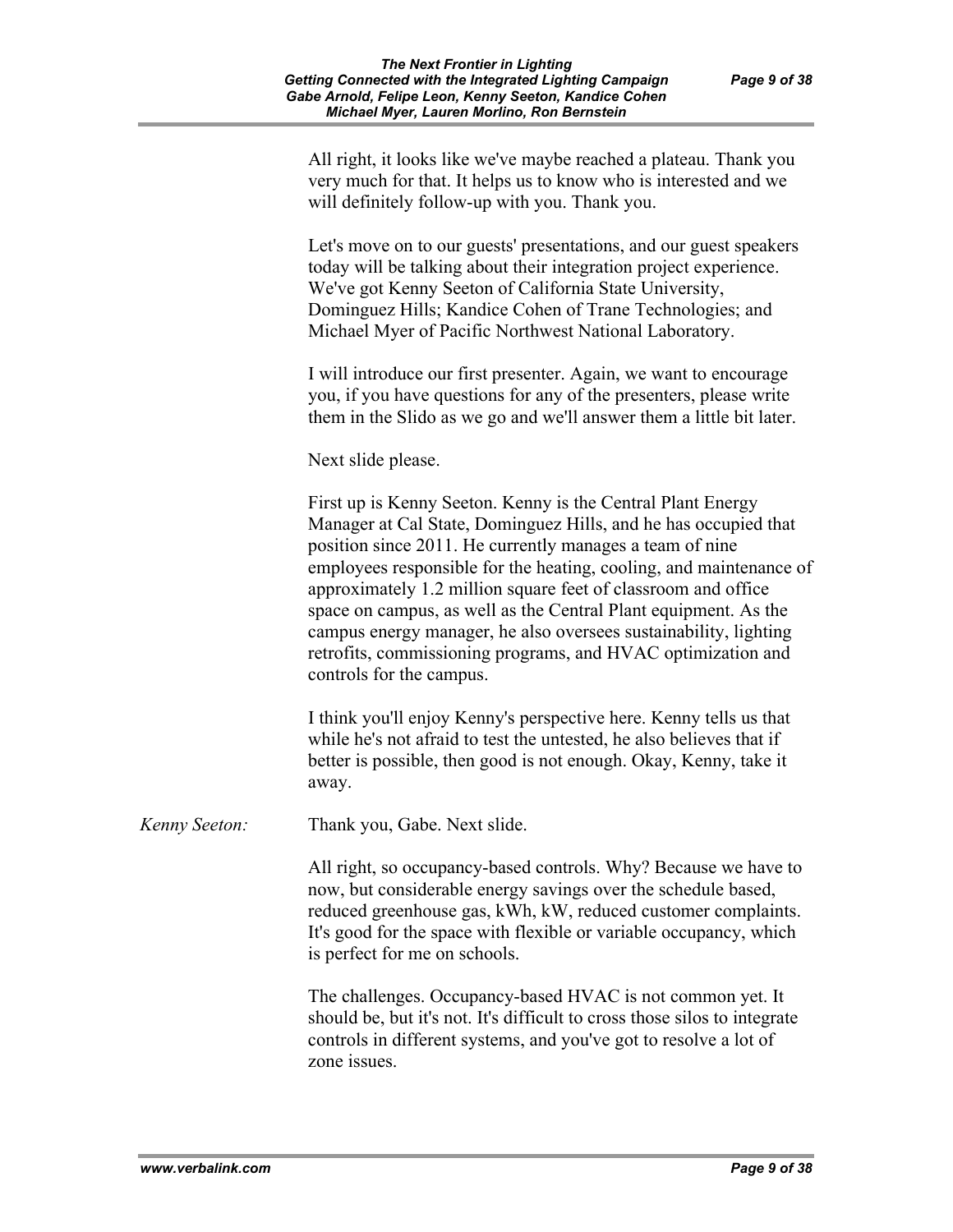Why, about. Well understood, widely implemented, required in Title 24, sensors are ubiquitous and available. So all of that stuff is out there. We should be doing it.

Opportunities. Make the HVAC occupancy based like the lighting. Currently, there are lots of systems. We can turn the lights on and off, adjust them to the right levels, the right color, whatever we want, but we also need to go to do that with the HVAC now. We can use the available sensors instead of redundant ones. Hopefully, we can unify the reporting and controls through BACnet, everything we bring into BACnet, building automation system in one place.

Next.

We're going to talk about one particular building that we just got done doing that I'm really excited about the results on. This is our main administration building. It also houses our police station, our IT server room and department, the president, the vice president, the provost. It's got a couple lecture halls. It was built in 2002 and it's much better now.

Next slide.

When we talk about the basis of design for controls, some of the things that we think about are the lighting has to communicate with the HVAC system. Submeters need to be brought into the building automation system. We have to be able to control the individual light levels and the HVAC in every individual office for maximum comfort and productivity.

I've already seen when we start putting in the lights and making it tunable to the individual users, people get really happy. In the past, we would do lighting retrofits and you would set them to whatever you thought was best, and not everybody likes what's best.

How did we do it? Slowly work on creating a campus standard. It didn't happen overnight. I started playing with this in about 2014, getting to finally this year I'm able to do entire buildings and tie it all in. I would do one classroom at a time if that's what it took, back in the day.

You have to get the mechanical design engineer to buy into your vision. So we built two new buildings this last couple years, and I had to sit down with them and explain to them what are the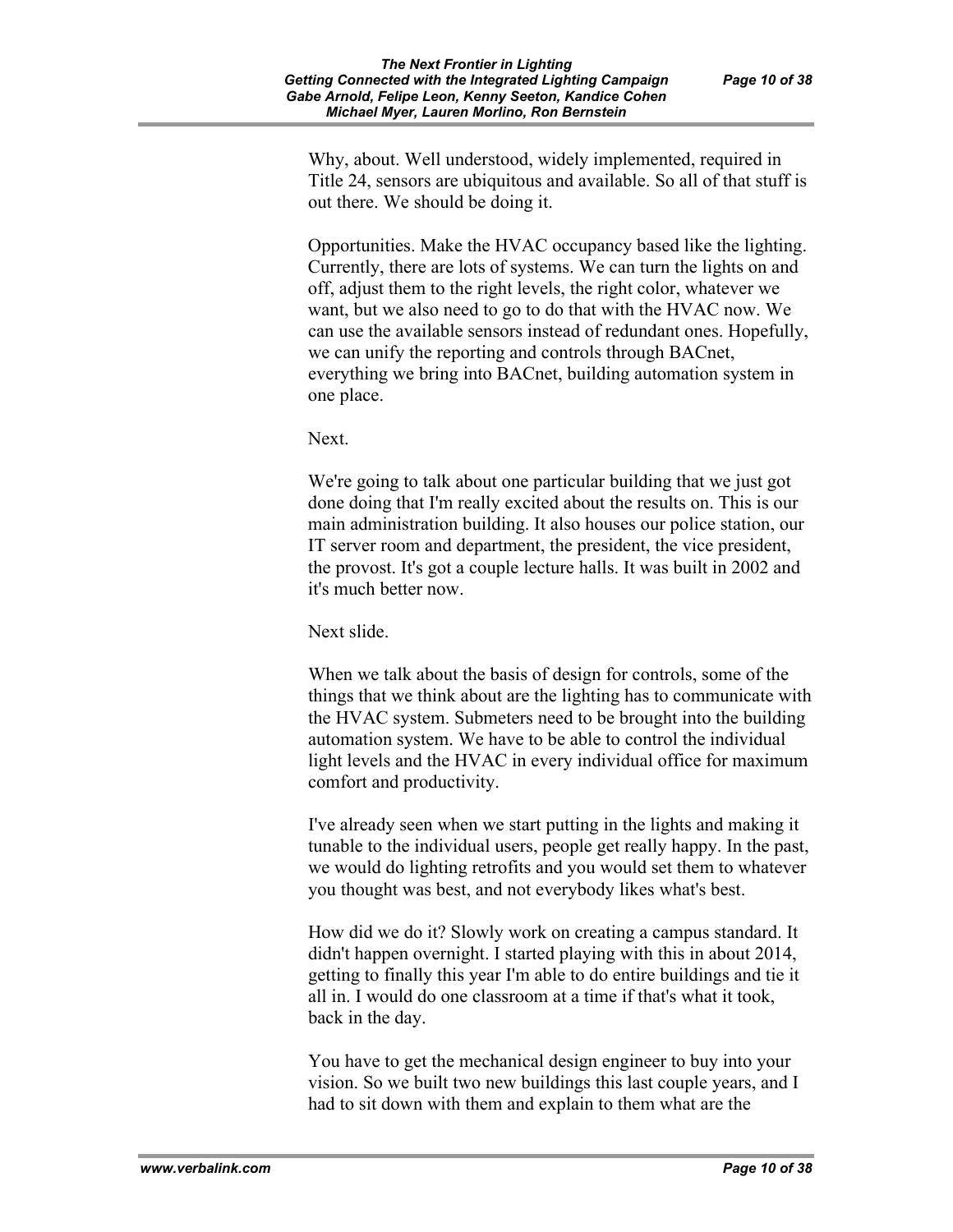benefits, show them where the LEED points are, show them how we're going to be able to control things better, how it's not as complicated. Depending on the system you use, it's actually cheaper to install labor-wise than some of the other stuff.

Next slide please.

Some of you will recognize this. We went with the Enlighted control system. This is one floor of the four-story building that I was telling you about, and you can see every one of these little green dots is a sensor and a light fixture. We were able to go in and adjust everybody's offices. Some people wanted different light levels on three different fixtures in their office. The one over their head was one level, and the one by the window or the one by the door was something else.

Next slide please.

So that took care of the lights. That was easy, right. We could adjust the lights. Now, we tie it into the HVAC. That's the most exciting part for me.

So if you look, you can see a bunch of square blocks. In a sense, that's a VAV zone. The VAV is the valve that opens and closes to let air into the individual spaces. In a perfect world, everybody gets their own VAV. In the real world, classrooms get their own VAV, and presidents and vice presidents, but office people have to share VAV. Three, four, five, sometimes six offices share one zone.

So when we control that space on the HVAC, we're pretty much setting a schedule from 7:00 in the morning until 10:00 at night. Now, with the lighting controls, we know if somebody is in this space or not, and we can group that into one control point that says, "Hey, all the lights in these four offices are on. Nobody is in there. Turn off the VAV."

But then we have to figure out how do we bring that into the building automation system. So let's go to the next slide.

There are two screenshots here. The one on the left is  $a$  – they're the same. The one on the right is sorted, but depending on what building automation system you have, we use Metasys at our campus, but all of the newer stuff should work.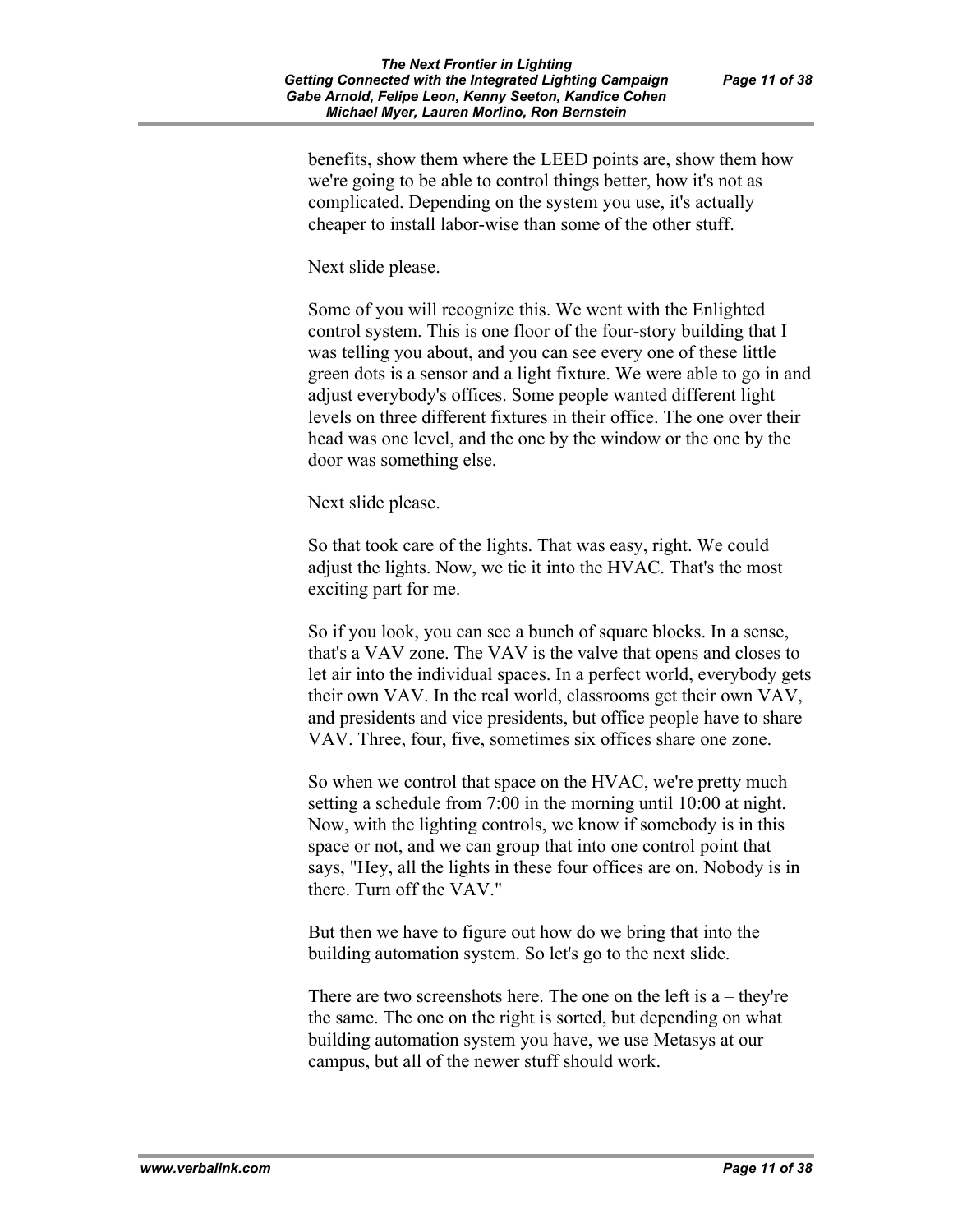It's as simple as doing a device search. I'm not a control specialist and I was able to figure this out. We do a BACnet device search. The system goes out there, scours the network and finds every BACnet point. You see at the top is has these CSUDH/NCIS and blah, blah, blah. Those are the Enlighted points, if the design is on or off. Then we have a couple of electric meters, E-Mon D-Mons. Then we have some more lights, more light, more meters, Shark meters, sensors, that kind of stuff.

Once it's brought into this view, you pretty much brought it into your building automation system. It then is a point, just like any other point, just like a thermostat, just like a pressure sensor, temperature. It doesn't matter. Any good facility control specialist should be able to program to that point.

Let's go to the next slide.

Here, we've gone and programmed all those points. If you look down at the bottom right, it says total count is 56. This is a summary screen of the fourth floor, all the VAVs on the fourth floor. So there are 56 different thermostats or VAVs on that floor.

If you look in the middle, where it says damper position, the first 16 are above zero, meaning all the zeros – and you can't see all of them – are because the damper position is at zero because nobody is in this space. So this is critical now with Covid, because that building is only 30 percent occupied maybe, and by doing this, we're able to shut down the air conditioning or the supply air to all those spaces.

Then the most exciting screen, next please.

This is we talk about bringing your energy data into it, so that you can see everything. This building has electric meters on it. So this is a submeter for just this building. This is from January to now – or the beginning of June. You can see in the beginning here, in January, we did the LED retrofit with the Enlighted smart controls on it. So we were working at nighttime, so our energy load went up a little bit. We were also not that populated the first couple weeks of January because of the winter break. Things ramped up. Then as the lights went in, the power density started going down and down and down.

Then you look at the first red line, that line is March 17, when Covid hit and the stay at home order went to everybody that wasn't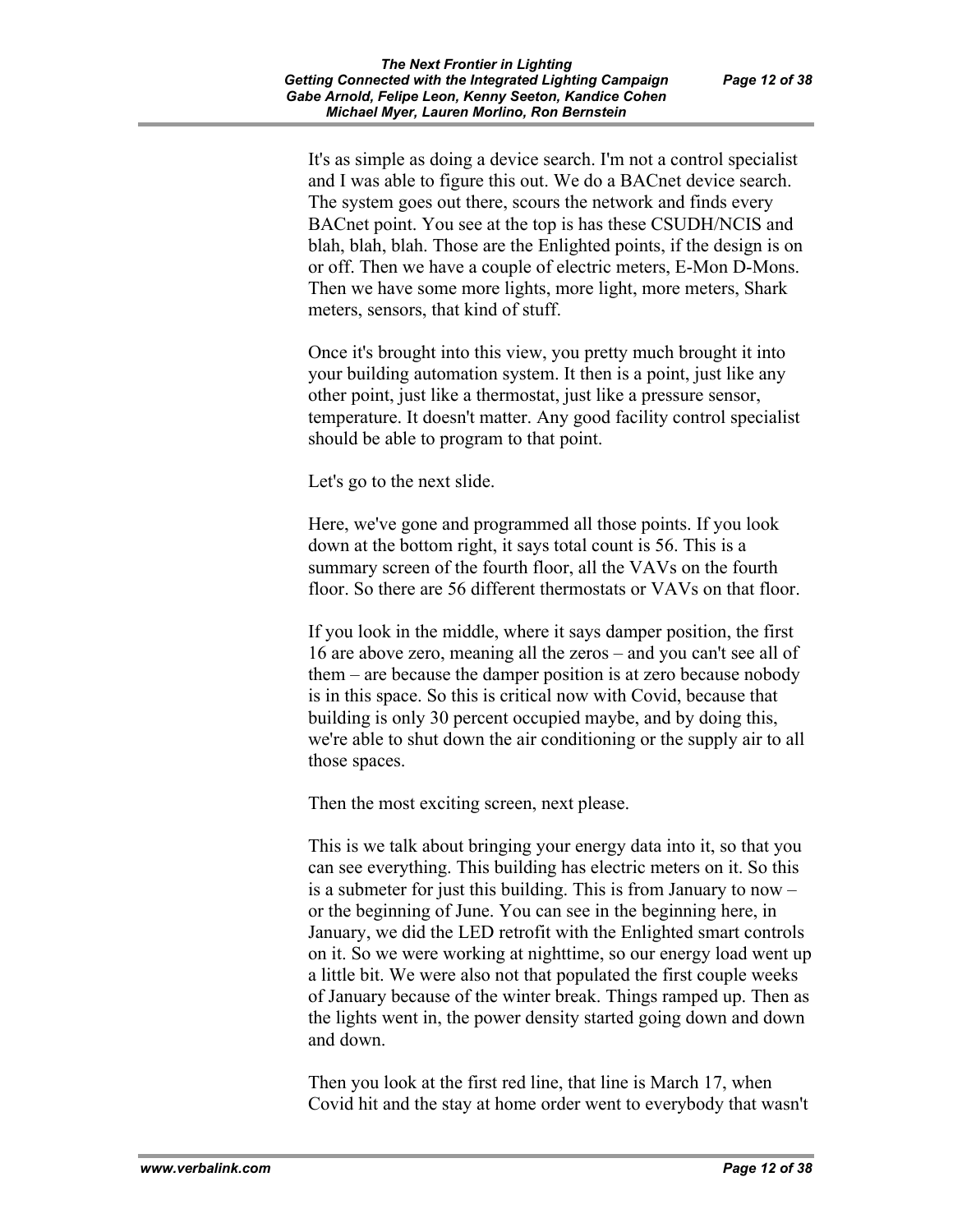an essential employee. At that point, we had the Enlighted and the LED. We had the light levels set, most of them to 40 percent or less, and occupancy was working.

So you can see that we dropped down. It doesn't look like a lot, but it's significant if you were to draw a line across the top of the middle there, all the way to the left.

Then in April, the facility control specialist figured it out and got the lights brought into the Metasys building automation system and the power density just dropped.

If I had more time, we'd have another slide that shows this month. It still dropped even a little bit lower than that. So the top is our kWh, how much electricity we're buying. The middle is our kW demand, which is going to be important when we add batteries to this building and solar. And the bottom shows our fan speed, because that's what happened. When we were able to tie the lights into the building automation system, static pressure dropped way down. The fan speeds were able to turn way down. In the beginning, we were having issues tuning it and commissioning it, and you at the far right it just got nice and stable and it stays that way now.

Next slide.

That's it for me. Thank you very much.

*Gabe Arnold:* Thank you, Kenny. That was an awesome success story. You mentioned it and I think one thing this prompts for me is what do buildings look like with Covid? What do they look like post-Covid-19? How are they occupied and controlled? And are these controls and integration even more of an opportunity with that?

> I've got a lot of questions like this and I guess one more reminder. If you have any questions on what Kenny presented, please write them in the Slido and we'll look to get to it at the end.

I want to mention here that Slido has this capability, where if you see questions you like that others have asked, there's a thumbs-up icon that you can click on, so those questions can be prioritized. So you can ask your own questions or you can give a thumbs-up to others.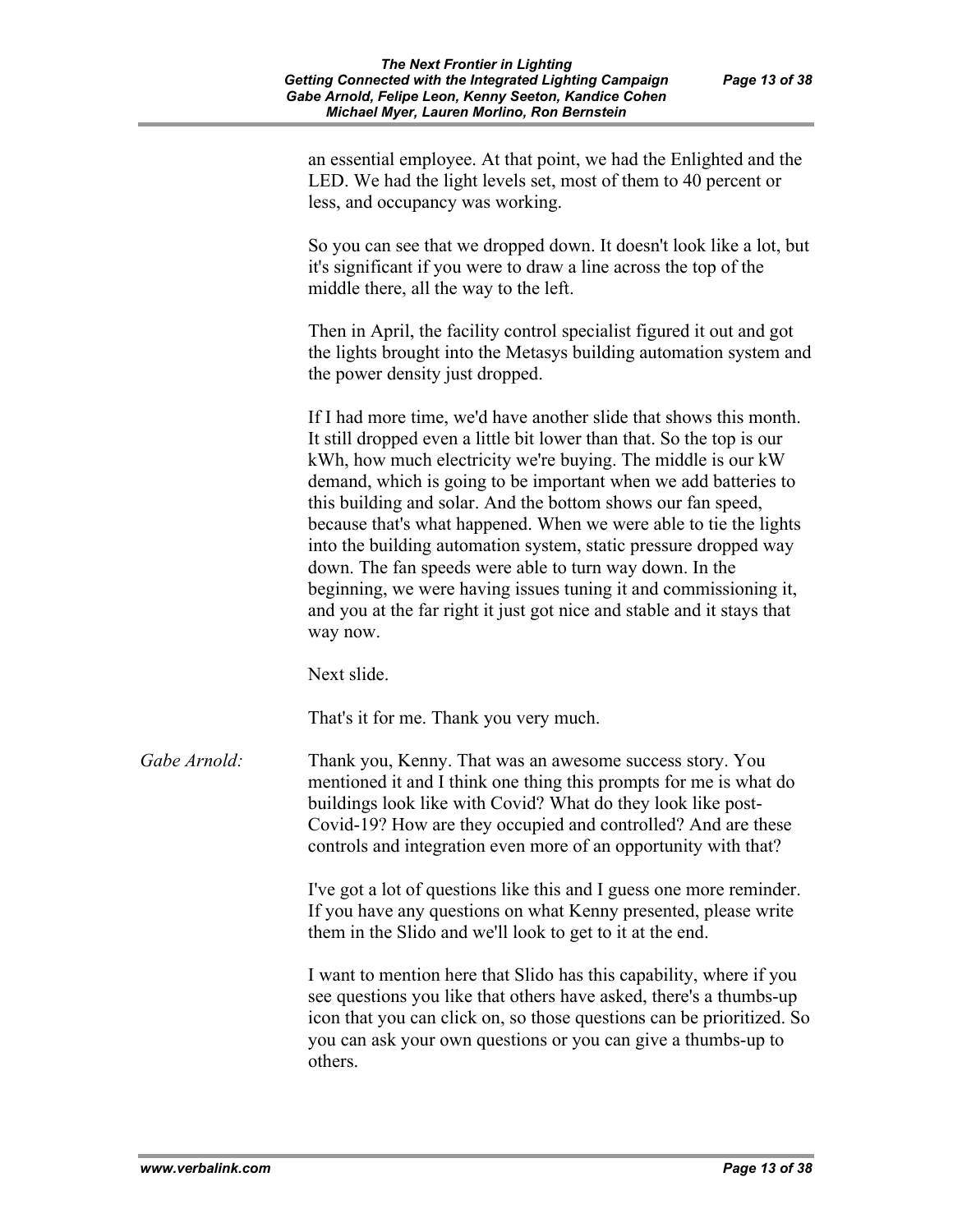|                | Let me go ahead and introduce our next presenter. Kandice Cohen<br>is the Director of Lighting Strategy at Trane Technologies, having<br>worked previously in leadership role with major tier one lighting<br>manufacturers. Kandice has spent her career focused on how<br>efficient, well designed control systems can meet a building's<br>fundamental needs, maximize energy savings, and create value to<br>help buildings and occupants achieve their goals.                                                                         |
|----------------|--------------------------------------------------------------------------------------------------------------------------------------------------------------------------------------------------------------------------------------------------------------------------------------------------------------------------------------------------------------------------------------------------------------------------------------------------------------------------------------------------------------------------------------------|
|                | Kandice has almost 15 years experience. It was HVAC, and then<br>lighting, and then HVAC, Kandice, right?                                                                                                                                                                                                                                                                                                                                                                                                                                  |
| Kandice Cohen: | Correct.                                                                                                                                                                                                                                                                                                                                                                                                                                                                                                                                   |
| Gabe Arnold:   | So she's been working to bridge the gap between these two<br>industries, so these systems no longer live in silos and we can<br>really move forward with a smart building revolution. Kandice.                                                                                                                                                                                                                                                                                                                                             |
| Kandice Cohen: | Thank you so much. I want to start by thanking the DoE for this<br>wonderful opportunity and putting together such a wonderful<br>group. I feel honored to get the opportunity to speak with such<br>esteemed and prestigious people on this call.                                                                                                                                                                                                                                                                                         |
|                | I also want to thank the DoE for giving me a reason to actually put<br>business clothes on again today, and for the first time doing hair<br>and makeup in about three months. I had to relearn that skill this<br>morning.                                                                                                                                                                                                                                                                                                                |
|                | Thank you all, and thank you to the participants for attending. I<br>think this is a really phenomenal topic. I'm incredibly inspired by<br>Kenny's presentation and by what he's been able to do on his<br>campus. I think it's a very exciting use case that can tell the story<br>of what these systems and this technology can do for your<br>buildings and for buildings all across the country and the world. So<br>thank you for telling that story. I'm going to tell you a little bit<br>more and some projects that I worked on. |
|                | Next slide please. Thank you.                                                                                                                                                                                                                                                                                                                                                                                                                                                                                                              |
|                | Studies show that lighting and HVAC consume 70 percent of a<br>building's energy use, but typically, we take these systems and we<br>control them separately in these silos, and very rarely do we<br>actually go across and truly do a real integration, where we're<br>sharing information back and forth, in a platform where we have<br>two-way communication between the systems.                                                                                                                                                     |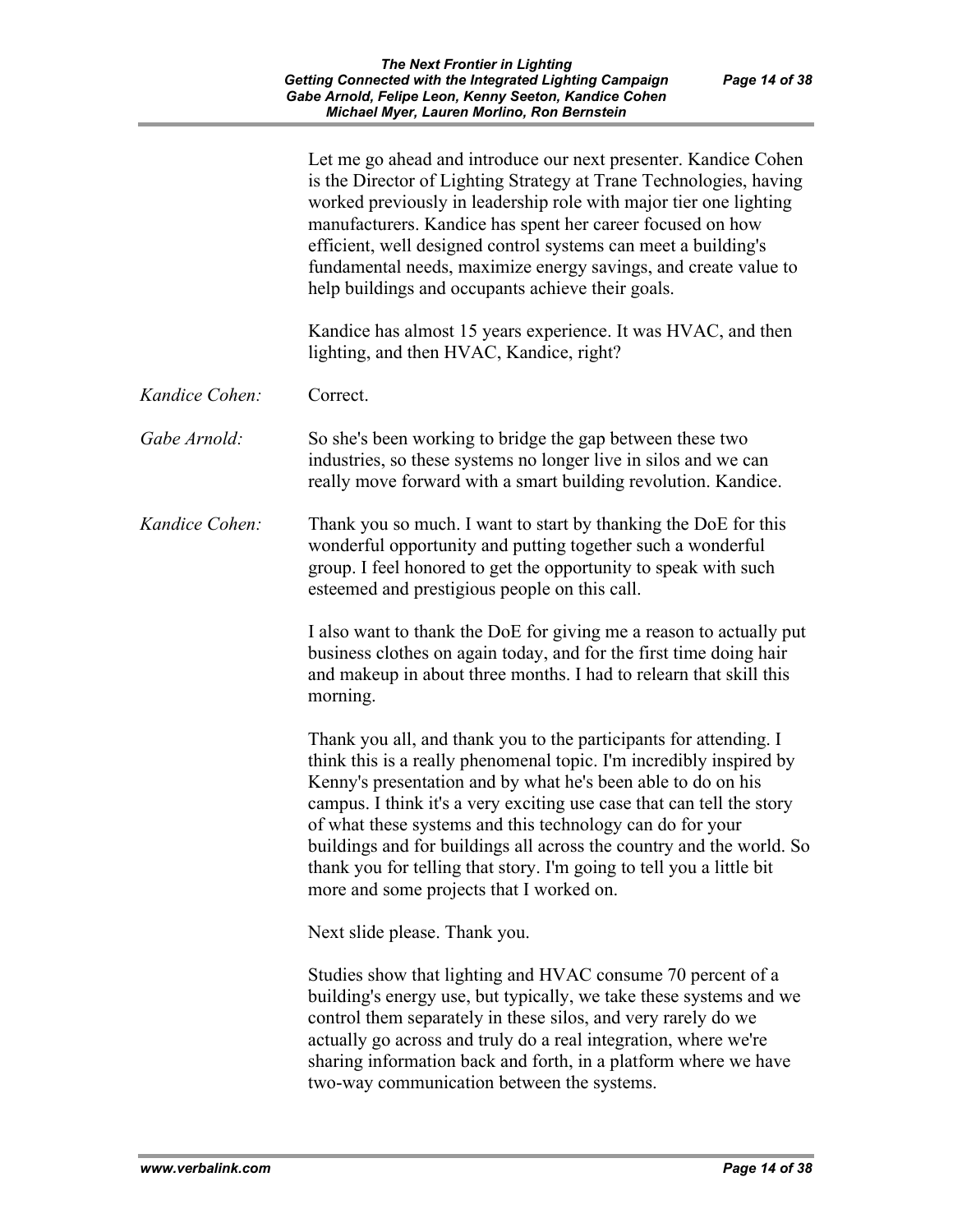But your energy meter is on the building. Your meter is not on your HVAC system. Your meter is not on your lighting system. It's on the building itself. So if you think about intelligent buildings and smart buildings, these things that we think about for the future, that technology exists today. It's readily available.

Such tremendous advancements have been made in the technology that you can very simply pursue integrating those systems. As you're looking at your HVAC system and your building management system, as you're looking at your lighting system, that's such an easy consideration to start thinking about and pursuing, as Kenny talked about that he's been doing.

There are so many benefits to going down that path. One is simply just increased functionality and smoother ease of operations, if you looked at the slides that Kenny was showing and you saw the granularity of data and control. So I want to make a point about the fact that not all humans need the same amount of light, period.

Then also, we need different amounts of light for different tasks. So if I'm sitting and I'm on my computer, I need a different amount of light than if I'm sitting and writing something or taking notes. So being able to give people that flexibility is a tremendous asset to making them feel more comfortable within that space, but there's also another aspect of this which is data-related.

Having the information about how a system is running, information is power. So understanding that we have a particular area that is using more energy. Why? Should it be using more energy? With this information, we can dig down. If you just have a standalone occupancy sensor, you don't have that data.

But when you have a system like this and you're integrating these systems, not only do you have the data, so you can fine tune the operations of your space very easily through one platform, you're going to get deeper energy savings by having that information, but all of that information is easily accessible to you through a single platform. So you don't have to go and make changes to the lighting system, make changes to the lighting system, make changes to the HVAC system. You can do it in one central location.

By integrating those systems, you really do bring the most value to the space. You make it more flexible and more comfortable for the users, and you can get the deepest energy savings by optimizing the use of those systems.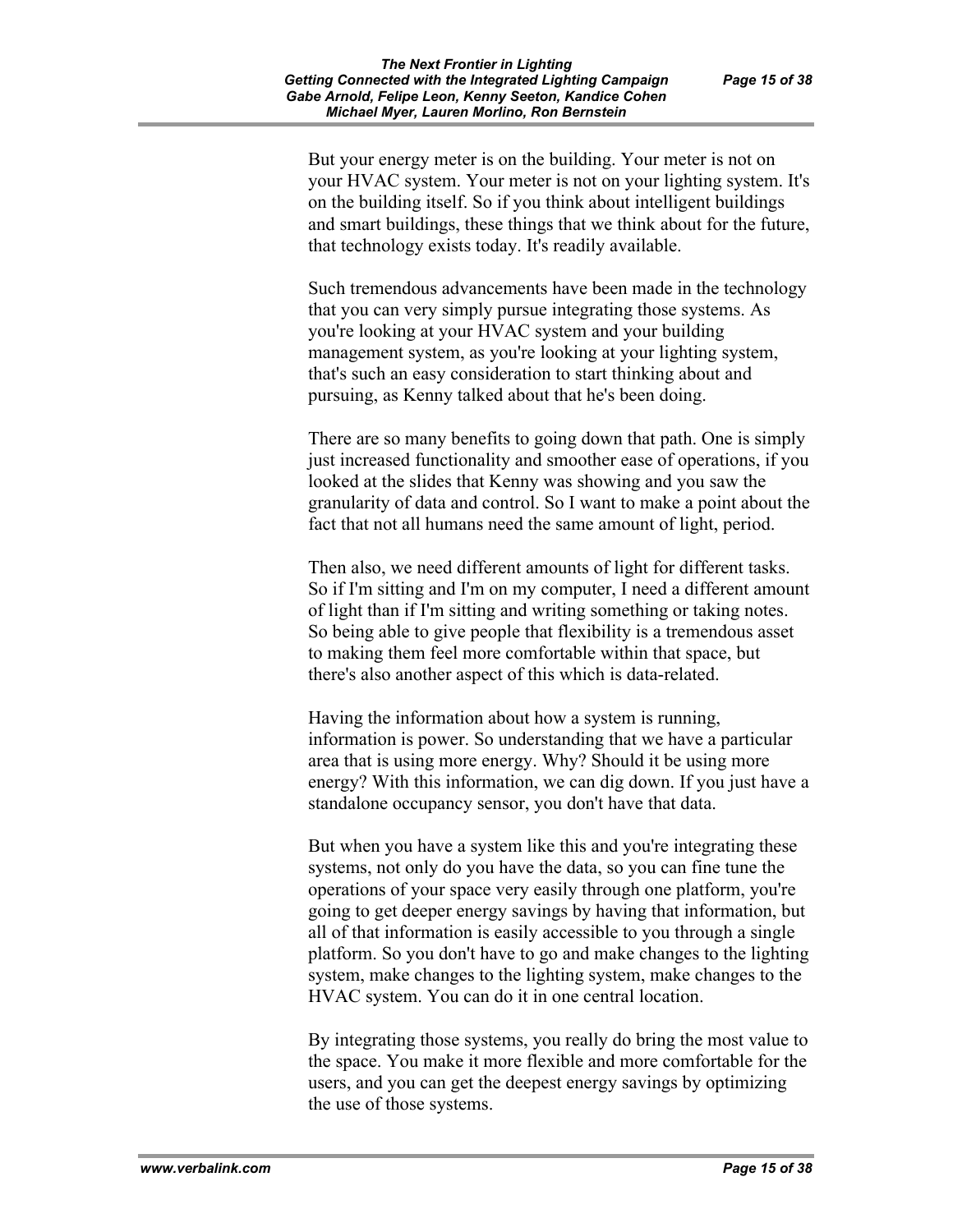So this is something that we at Trane are actively focusing on, working with lighting manufacturers to make sure that this technology is accessible to customers, so that if they have a particular lighting control system that they want, we can make sure that we give them all the functionality that they need. Because really, what's important is that they have a seamless experience and that they meet the needs that they have.

So if you have questions, this is something that there are a lot of subject matter experts out there on. We're really focused on this and we definitely want to help you make your space – increase the ease of operations.

Next slide. I'm sorry. I forgot that I don't have control of the slides.

So let's dig into some of the benefits. We've talked about comfort, flexibility and energy savings. So if you do have that sensor and that individual control of each fixture within each space, really being able to fine tune the use of the system to meet each occupant's needs in their offices, not just the president, but anyone in any office. Even people within cubicles may have the flexibility to select their own lighting based on the task that they're performing, or based on a light level that works for them across all tasks.

A really simple thing to do with integration is to share schedules between the systems. So you have one place where that schedule resides, and when that building is no longer occupied at the end of the day and no one is in the space, not only shutting off all of the lights or changing the temperature set point, but being able to do it all in one place.

Probably one of my favorite use cases is using the occupancy sensor data to help extend those energy savings further. So someone walks out of this space. Ten minutes passes. No one else has come in. The lights shut off. But also, to Kenny's point, being able to close that VAV damper, so that we're not conditioning a space that's unoccupied. There's tremendous savings, as you can see, from utilizing that and it's very simple to do through integration.

Another really great use case, as you saw again through Kenny's slides, was being able to aggregate the HVAC and lighting energy reporting on one dashboard. So if that consumes 70 percent of your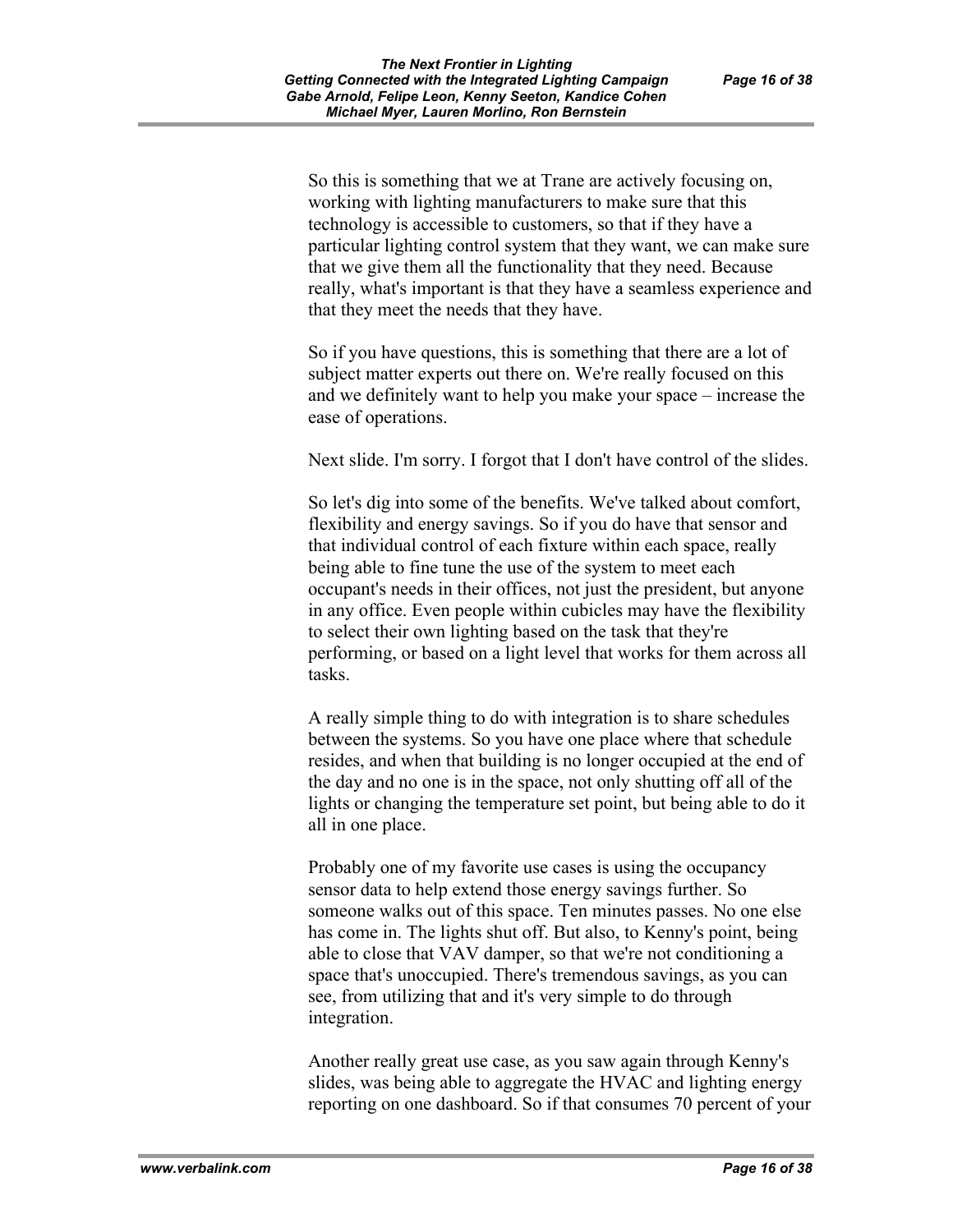building energy use, being able to have one place where you can go and where you can see that.

A lot of companies really care about their energy use and really care about saving energy. So being able to promote that and let employees know and customers know, "Hey, this is what we're doing to help our environment," and having one dashboard that you can go to for that.

I talked about the fact that 70 percent of building energy consumption is lighting and HVAC, but another really nice feature about these systems is that you can also control plug load with them. So you could say a bank of printers or a bank of coffeemakers, we want you to be controlled by the scheduled or, in office space, if the space is unoccupied, you can turn off the monitor of a computer or things like that. So you can do multiple different things.

I actually deployed that in a building in Texas years ago, and we controlled all the coffeemakers within a space, and we saved \$16,000.00 in energy just essentially reducing the plug load of those coffeemakers with a few hundred dollars worth of additional material, because all we had to do was tie those coffeemakers to the system. Then once they were tied to the system, they were tied to the schedule. We could tie them to the occupancy status of that zone.

Another really exciting use case that gets used less frequently, but I foresee this becoming a bigger use case in the future, is deploying demand response signals to both the HVAC and lighting control systems. So if you think about your energy bill, and you think about the supply and demand of energy use on our grid, as demand starts to reach that peak of where supply is, having a demand response program, where people can reduce their energy use ondemand, helps us prevent brownouts and blackouts.

Additionally, if you look at your energy bill and you really dissect it, you realize that whenever you have a peak on your energy bill, that peak impacts your energy bill throughout the entire year. So you can do something called peak shaving.

Generally what people do in either peak shaving – or load shedding is another terms that's typical when you're reducing your building energy use on-demand for a demand response event  $-\text{ is}$ they increase their temperature set point. Well, one thing that we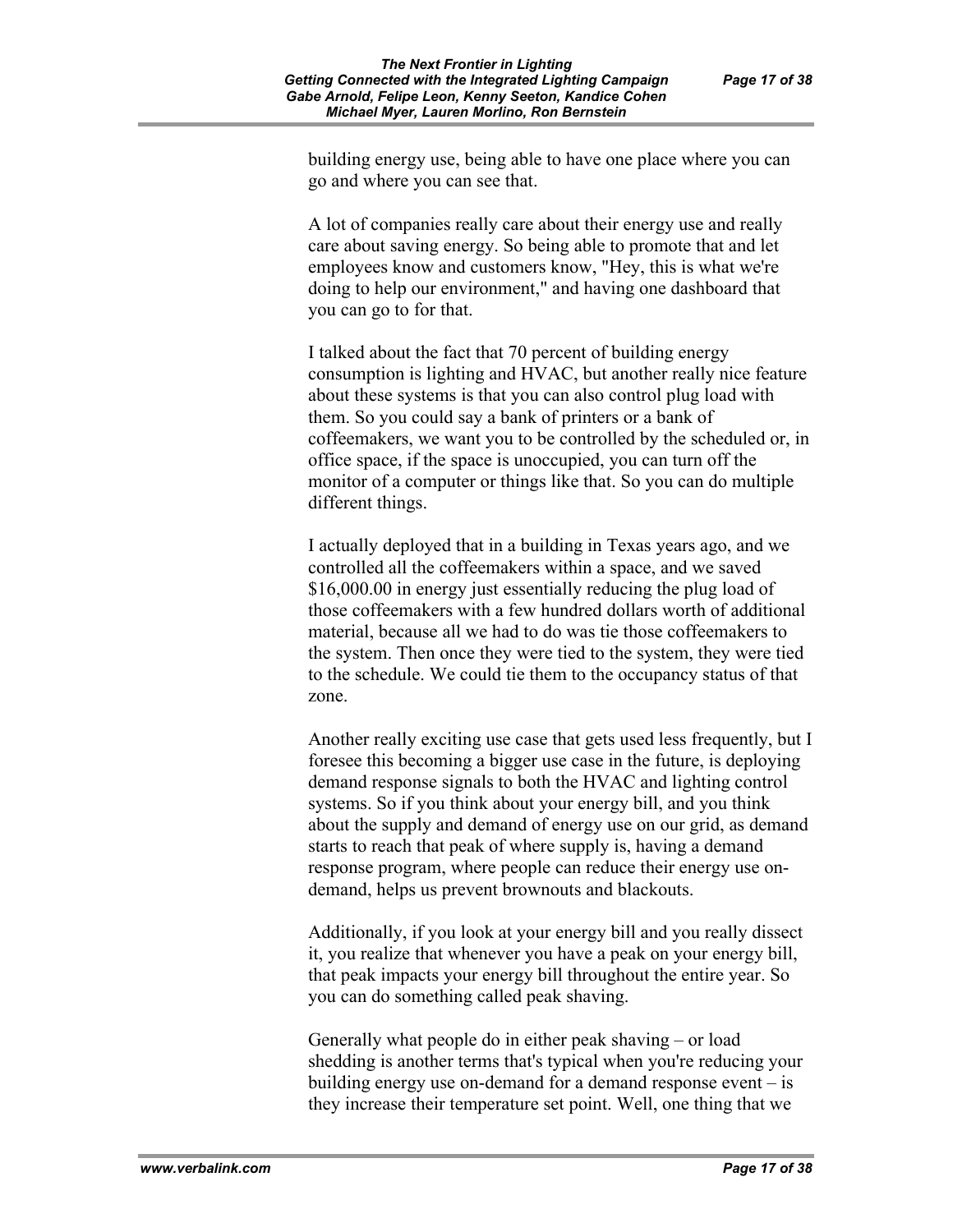can do that's really slick with integration is we can, over the course of two and a half minutes, dim lights 50 percent, without a human eye detecting a difference because of the way our pupil responds to light.

So for a short period of time, a few hours, we can reduce the light levels in that space without it having a negative impact on anybody in this space. Your company can get revenue from participating in a demand response event. It can have an annual impact on your energy bill because you've reduced the peak on your peak days.

Then in addition to that, because we're reducing those light levels, we're also reducing the heat generating by that light. So as we're raising the temperature set points, we're making it more comfortable for the people in that space during those events.

Next slide please. Thank you.

So I want to talk to you all about a customer that I refer to as the Baker's Dozen. The reason I refer to them as the Baker's Dozen is because they are a commercial kitchen that's available for lease for tenants, and those tenants are using this space to bake products, and they happen to have 13 rooms accessible for lease to package those products. So anyone who's ever gone and gotten a baker's dozen of bagels knows that you get 13 bagels instead of 12. So there are 13 rooms in this space.

So when we started talking to them, the building owner manages the energy bill. So they're responsible for that. They also want to understand how their space is being used. They have tenants in this space 24/7. They're experimenting in this and they're figuring out their business model, so they wanted to have access to how is this space being used. How much energy is being used? But they also, as all customers are, are cognizant of what they're spending for a system like that. So they were looking for a cost effective way of getting this information, and being able to control their space and really optimize it.

Next slide please. Thank you.

So when we spoke to them about what a connected lighting system could do with integration to their building automation system, they had one platform by which they could control both systems. So only one platform that they had to get into to do any monitoring, any reprogramming, any information that they wanted, and that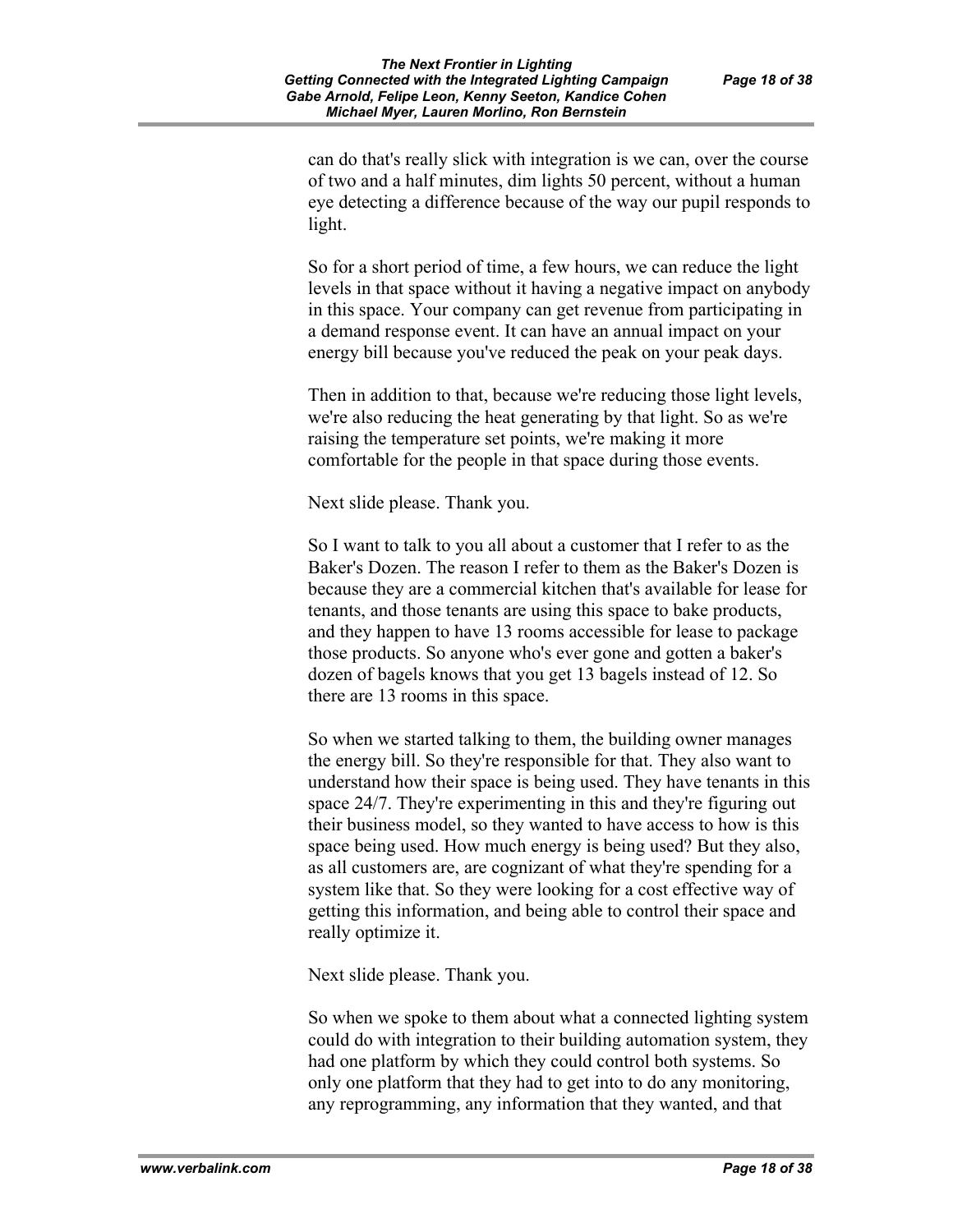one platform would pull in all of the lighting as well as all of the HVAC data. It would give them an energy dashboard, similar to what you saw Kenny show, so that they could see both systems on one graph and understand how their building energy was being used as tenants were occupying the space, as well as when tenants were not in the space.

It gave them occupancy reporting. That's something that we haven't really talked much about, but having visibility to when your space is being used and really understanding how that space is being used by those tenants, and being able to track that with energy use. How is energy being used when people are in this space? How is energy being used when people are out of this space? And using that information to make smart decisions about how to optimize that building.

The greatest thing about this was there was a sensor on every fixture. That sensor has occupancy control. That sensor has a photocell built in. It has an energy meter that's pulling that data. It has its individual address. And the payback on this project was under five years.

So a lot of people think that this technology is not accessible because of cost and that's absolutely not true. If you really understand what you're looking for, and you can turn to experts who can help you select the right system for you, you can do all of this truly very cost effectively.

Next slide please.

Thank you very much.

*Gabe Arnold:* Thank you, Kandice, excellent presentation. I'll now introduce our next presenter. Michael Myer joined PNNL in 2007 as a lighting researcher. He currently supports a variety of programs at DoE, including the Federal Energy Management Program, Commercial Buildings Integration, US GSA Green Proving Ground, Building Energy Codes, and Appliance and Commercial Equipment Standards.

> Michael is very busy. I can vouch for that, working alongside him. He has authored or co-authored many technical publications and reports, and made several presentations at national conferences. So we're glad to have Michael's time here. Michael.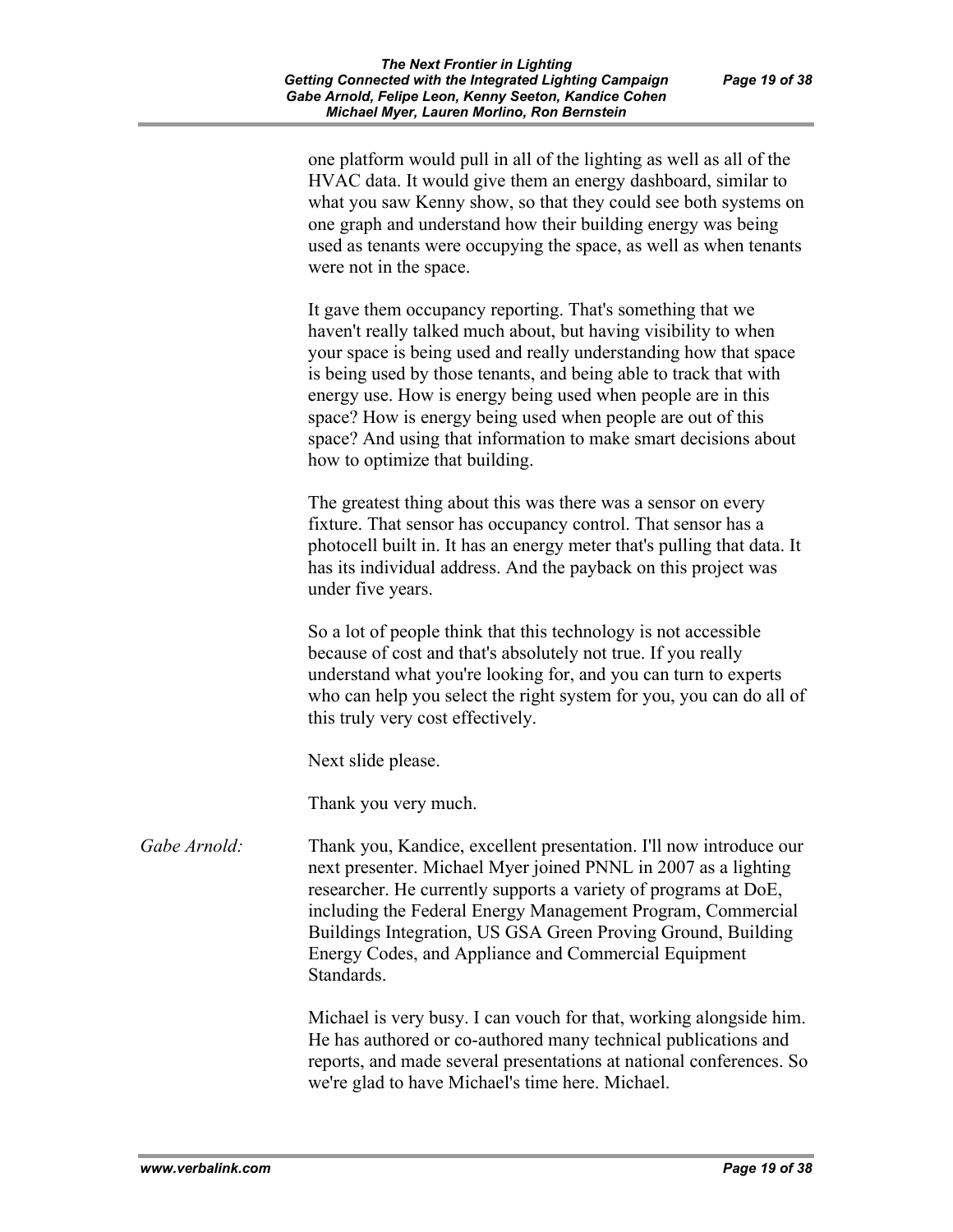| Michael Myer: | Thank you, Gabe. I'm going to take the opportunity to say please<br>keep the comments and questions coming. I've been getting to see<br>a little bit of them as they've come in, while my co-panelists have<br>been presenting, and some good questions and some good<br>feedback. So thank you.                                                                                                                                                                                                               |
|---------------|----------------------------------------------------------------------------------------------------------------------------------------------------------------------------------------------------------------------------------------------------------------------------------------------------------------------------------------------------------------------------------------------------------------------------------------------------------------------------------------------------------------|
|               | Next slide please.                                                                                                                                                                                                                                                                                                                                                                                                                                                                                             |
|               | One of the earlier questions asked about what are you all looking<br>for, and one of those is energy savings and reported benefits. So<br>I'm going to present some of that data. It varies.                                                                                                                                                                                                                                                                                                                   |
|               | The first thing to know about lighting, PNNL, we analyzed roughly<br>4,000 different projects, mostly retrofits. We found that by shifting<br>from fluorescent to NHID, without knowing anything about your<br>project, you're probably going to get about 50 percent energy<br>savings. That's from, as I said, about 4,000 projects we analyzed.                                                                                                                                                             |
|               | We also were able to analyze a smaller set of projects using<br>controls. That's somewhat typical, mainly because fewer projects<br>utilize lighting controls. And they've had somewhere between 5<br>and 25 percent savings on top of those savings of LED.                                                                                                                                                                                                                                                   |
|               | Now, again, your space will vary. Your mileage will vary, that<br>type of thing, but that's a type of soft rule that you can use when<br>you're analyzing a shift to this technology.                                                                                                                                                                                                                                                                                                                          |
|               | Beyond 75 percent savings is possible, but it starts getting<br>extremely harder. One reason is that buildings are not necessarily<br>well daylighted, so it's harder to push lighting further and further<br>into spaces. Also, we need to be in the spaces. So some level of<br>occupancy sensors just can't save it because you're in there. Then<br>finally, you're going to some load. But it is still a significant<br>amount of savings.                                                                |
|               | Why it's important is that most buildings now require some type of<br>lighting control and, as we've heard in the two previous<br>presentations, you can use that control signal, primarily the<br>occupancy sensor, and feed it into other types of technology. One<br>example is plug loads. As Kandice mentioned, lighting and HVAC<br>are representing a sizable portion of your building's energy usage.<br>In time, lighting has really come down, partially because of use of<br>LEDs and other things. |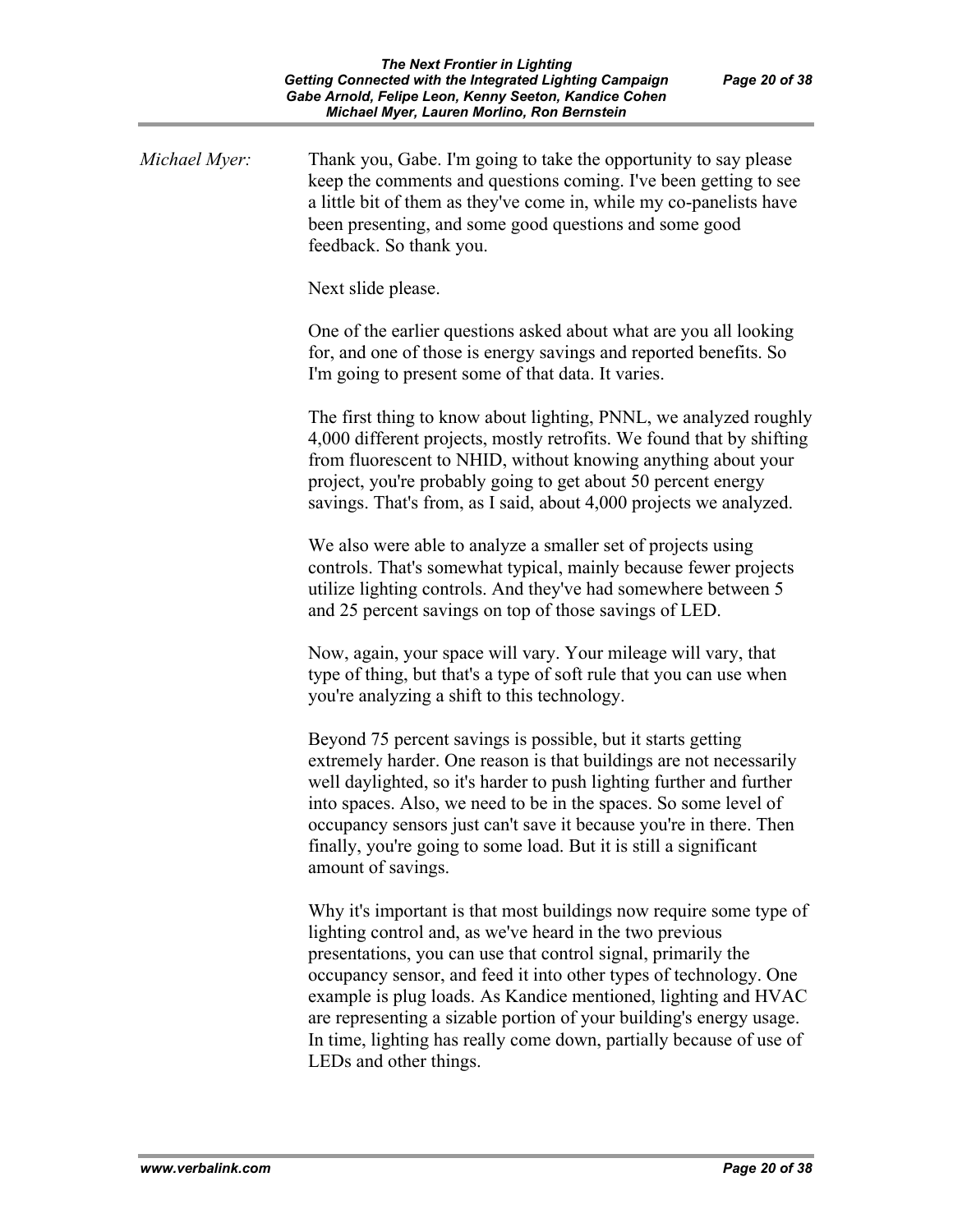HVAC has had some savings as well, but not nearly as much as lighting has in the last few years. The one building load that is increasing more than anything else is what we call plug loads or miscellaneous electric loads. They are slightly different, but they are roughly the same type of thing.

That's an important thing to know and that's why we started really focusing on that plug load environment. We analyzed about seven to ten different projects and reports, and the savings is somewhere in the neighborhood of 19 to 38 percent, with most of it coalescing in mid-20 percent savings.

Most energy codes, whether it's the national ones of IECC or Standard 90.1 or state specific, such as New York or California Title 24, all require some level of automatic receptacle controls in certain spaces, in certain building types. Why that matters. If you're already going to be controlling your receptacles, how are you going to be doing it? Now, through smarter technology and integration, we are able to do that really with remote receivers at the receptacle level, thereby reducing some of your costs in those retrofit applications or new construction applications, and that's where some of this integration starts tying in.

Finally, we also analyzed a number of reports and projects related to HVAC integration using this occupancy-based control to set back either the temperature, fan, and other factions. That saves somewhere between 18 and possibly even 50 percent. That is a combination of modeled and measured results.

I'm always a little cautious on modeled results. Those tend to be a little higher than practice. So I will tell you HVAC controls, again, you're probably in the mid-20 to 30 percent savings, but that is substantial, mainly because of the size of the actual overall load of what your HVAC represents. So saving that portion is still really worth considering.

It's also worth noting, as Kenny mentioned, Title 24 as well as some aspects of national codes. They are requiring some interaction with HVAC already. Often, you're using that for direct ventilation control or other things, and it is beginning to grow, this more integration through lighting controls. So there is savings potential as well as code reasons why you might want to consider integrating your systems.

Next slide please.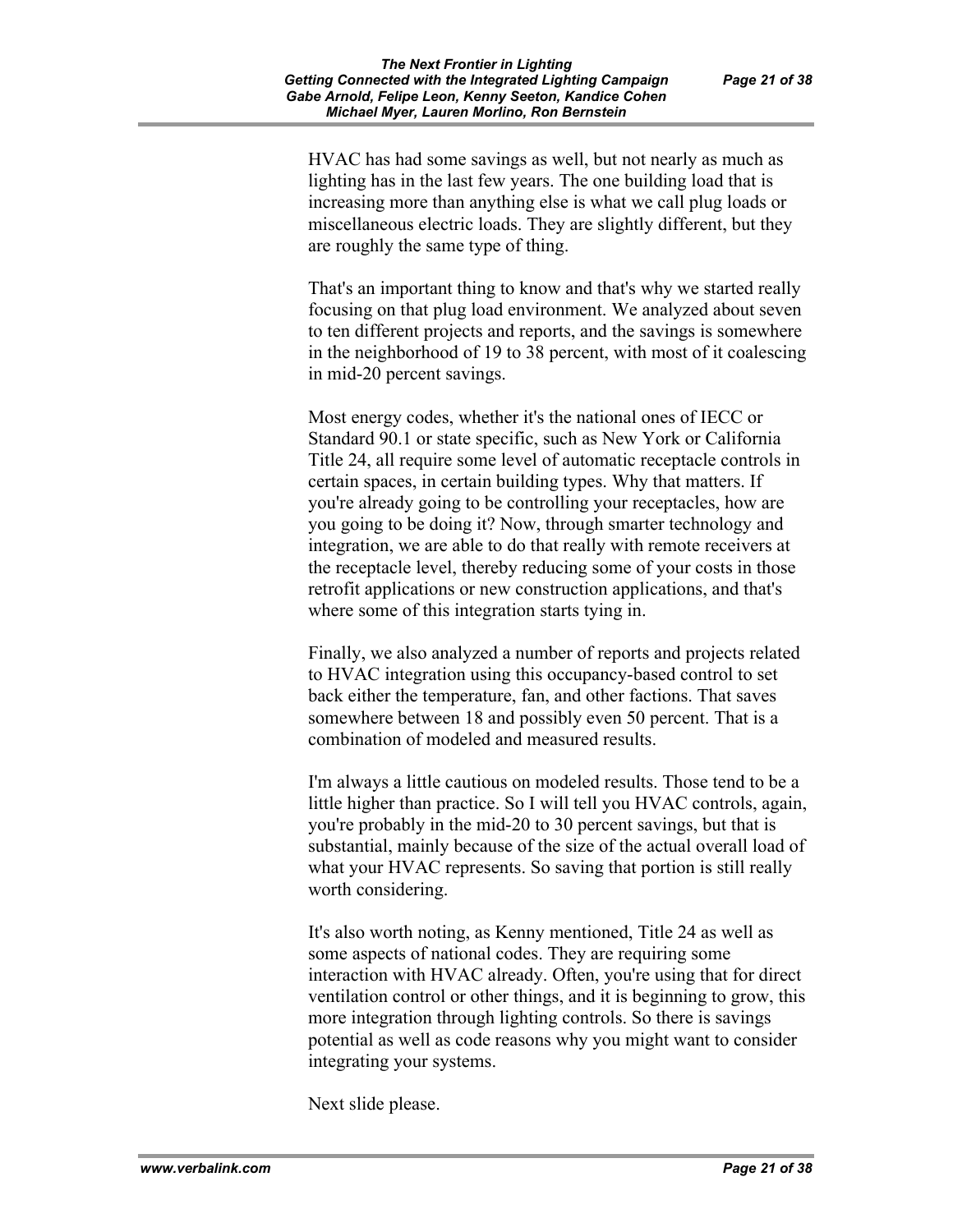The Department of Energy is either directly or indirectly in seven different projects that are actively in the field right now. They're all retrofits of integrating at least lighting with HVAC and, most often, lighting HVAC and plug loads. You can see from theses different photos that they can be a myriad of different projects.

The military is a combination of both high bay and low bay, also in federal government or university facilities. It really doesn't matter the building type of the integration. However, I would tell you that savings will definitely vary, both on your building type as well as your building design and your mechanical system.

Some of the comments or questions are asked about some of the non-exemplary elements. Sometimes we learn more from failure. I would tell you that the military installation, when they integrated their plug load, it went pretty well. However, they did have a setback in having to update the firmware. So that was a slight setback, but also, they didn't realize all the savings they could. They did recognize about a 38 percent energy savings, but not as much kWh savings as they would like.

I would tell you that when you are doing a plug load design, it's really important to have a champion onsite. You need somebody who is actively encouraging which loads should be in that switch receptacle.

Also, as an industry, we have really not done a great job of indicating what is the switched receptacle. There is a little NEC designation, but you really have to get down there. They almost should be possibly painted a different color or some level of indication, so that people are not negatively affected by plugging in something, like a computer, and then having to wait for a boot up overnight or other things.

A lot of corporations do push updates overnight, when we're not there, and that's the type of thing you don't want on a plug load. You can do it, but it just really requires that onsite champion to help, to remind people and really pay attention to what people are plugging in.

HVAC integration can range. That's some of the questions I've seen pop up in Slido. The military installation I'm referencing here, that had a really almost seamless integration. It really went every easily.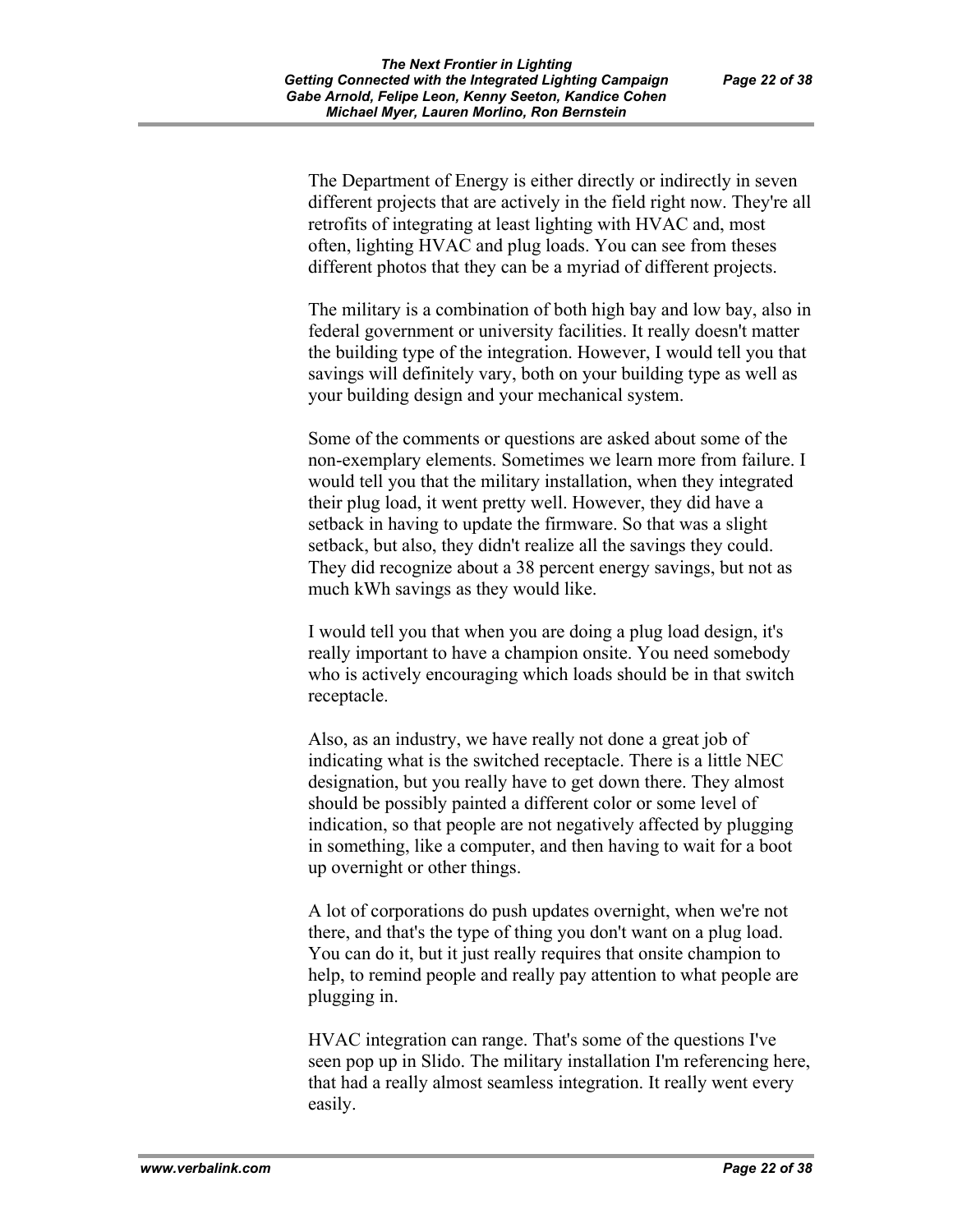At other sites, the BACnet and lighting controls have had some BACnet limitations on the size of the objects, the number of the objects, as well as verification. I would tell you that was probably one of the harder things to do with this technology. On paper, it sounds like it makes sense, but because it's HVAC it's a little harder to verify in practice that it's actually happening. You need to let it run for a week or two, just so you can see that data, mainly because the thermal environment outside directly affects your loads inside.

So it's not like lighting where I walk away and I come back ten minutes later, and I know the light is off because there is no light. With HVAC, you really need to monitor the building for a longer period of time to make sure the integration is successful. You can also then make sequence changes as a result of that. It is a slightly slower verification process, but well worth it.

Next slide please.

These are just two sample plots from actual ongoing measurements, just to really show you the range of data that you can see. Over on the right here, this is just one project we refer to as the County. This is actual the outpatient facility of it. So can see on the x axis the dates and the y axis the load, and you can see by the blue and the red, when the space is unoccupied that load is dropping significantly.

We found that the majority of your savings are not occurring when you're in the space. That makes sense. But there's a significant amount of load that is just sitting there idle off hours, weekends. That's a great thing to capture savings.

Similarly, on the left, the fan data. We have gotten into an industry where we programmed fans and other things based on building occupancy, but space occupancy is not the same as building occupancy. This is a university and their building occupancy on schedule is something like 7:00 AM to 9:00 PM, but many of the rooms are not used that way. As a result, you can see by the high, significant peaks that once that space was unoccupied that fan was able to drop out and thereby saving additional energy.

Next slide please.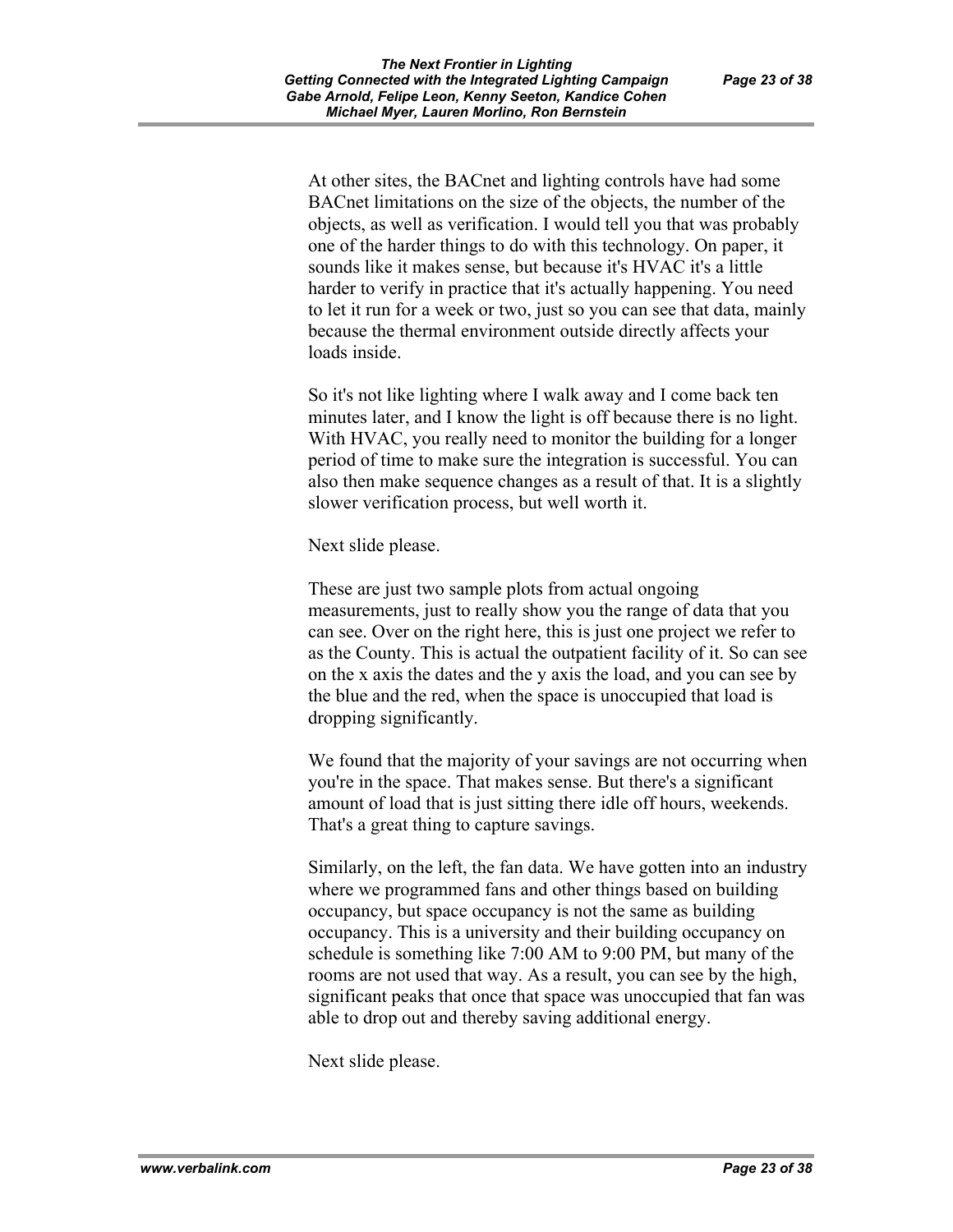I'm going to take this opportunity to touch on a tangential Department of Energy program. This is the IoT-Upgradeable Lighting Challenge. The idea here is to help the industry move further along and actually address what end users are asking for, which is a solution that is future ready.

Next slide please.

Many light fixtures are being installed today, and they are not including sensors or they will be harder to integrate in an IoT device later in the future. Typical IoT applications might be asset tracking or space utilization or wayfinding or, and I know someone asked in the comments/questions about possibly Covid tracing. So you could imagine a sensor that was able to help determine how many people are in a space or even, if you have this level of data, who those people came in contact with. Those types of things can be accomplished with IoT applications.

The challenge is most fixtures being installed today are either using a semi-proprietary interface or they're not really thinking down the line, so that that LED driver can support it from a data point of view or a power point of view, and that is what this challenge is trying to get the industry to change to.

Why that matters is that a standardized port or interface for a sensor can allow for a faster installation of a sensor. So the example down at the bottom is those fixtures were shipped that way, with a hole for where the sensor will be installed. Then the sensors were shipped separately. Then they were installed in the field.

If in let's say two years you want to change out that sensor because there's a new, novel technology that is better or smarter, it's by having a standardized platform you can do that without having to send an electrician around to modify the fixture or anything like that. So it allows for an easier, faster and future-ready idea.

Next slide please.

So there are performance requirements. I provide some more information at the end of my slides, so you can see more about it. It is focusing on interior light fixtures, mostly interior commercial and industry, your troffers, your linear suspended, your parking garage, those types of things.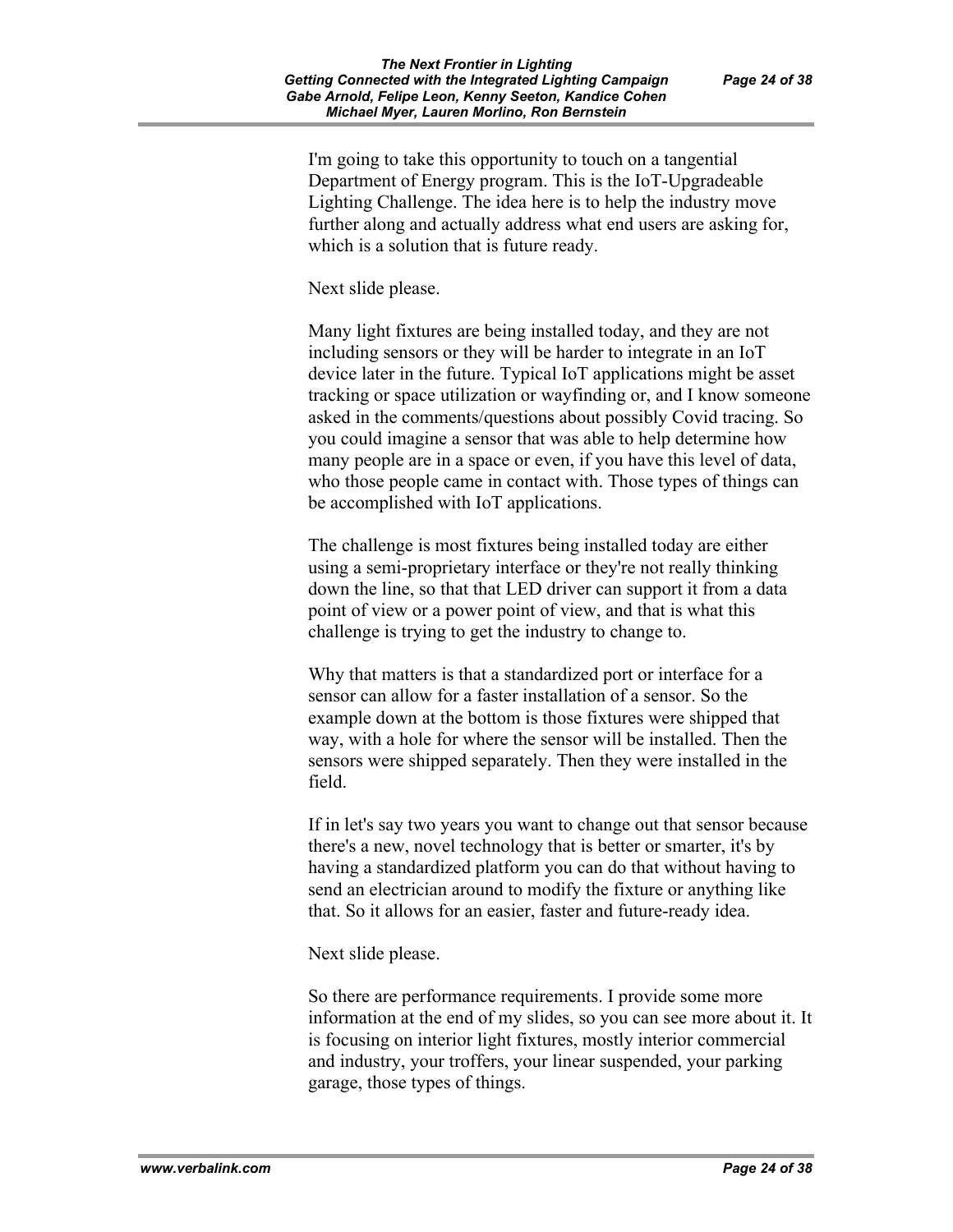It does try to set some performance requirements, just so it's really focusing on lighting quality and color quality. It does focus on what end users have asked for. They like the idea, but they don't want to pay a significant cost premium. So it's saying, hey, it'd be great if this technology existed that was maybe only ten percent or a small dollar added on a baseline model. That way, if we didn't use it in the future, we didn't spend a lot of money, but we do like the idea of a future ready option.

It is asking for the LED driver to be D4i certified. D4i is the umbrella certification that addresses a lot of DALI standards. That's important because it really gets involved in how the sensor and the driver communicate with each other.

It also does require a Zhaga 20 Book interface. Zhaga is an international consortium, manufacturers and others. The idea is a standard electrical and mechanical interface for where that sensor actually plugs in, which allows things to be future ready. If it's a standardized port, in the future, if a better sensor exists or you maybe want to switch to a different technology altogether, by having it standardized people know how to design sensors that would fit that fixture without it having to be replaced.

Next slide please.

Finally, we'd love some questions. I'm guessing there might be some in Slido. Hopefully, in the Q&A we'll get some more. But more importantly, reach directly out to us at Lightingchallenge@pnnl.gov. And users and specifiers, we'd love to hear your ideas on this, your needs. We have a generic letter of soft support saying, "Hey, this is something I'm interested in." It helps manufacturers understand that they can make a product without having to get into a niche market, that people will buy it.

Manufacturers, we'd also like to hear from you as we are about to release our performance target. We'd like to hear your feedback. And ultimately, we'd love for people to build products that meet this challenge.

Thank you and I look forward to more questions during the Q&A.

*Gabe Arnold:* Okay. Thank you, Michael. Michael presented on a couple things there. One is the number of integration projects the Department of Energy has supported, and case studies for these will be coming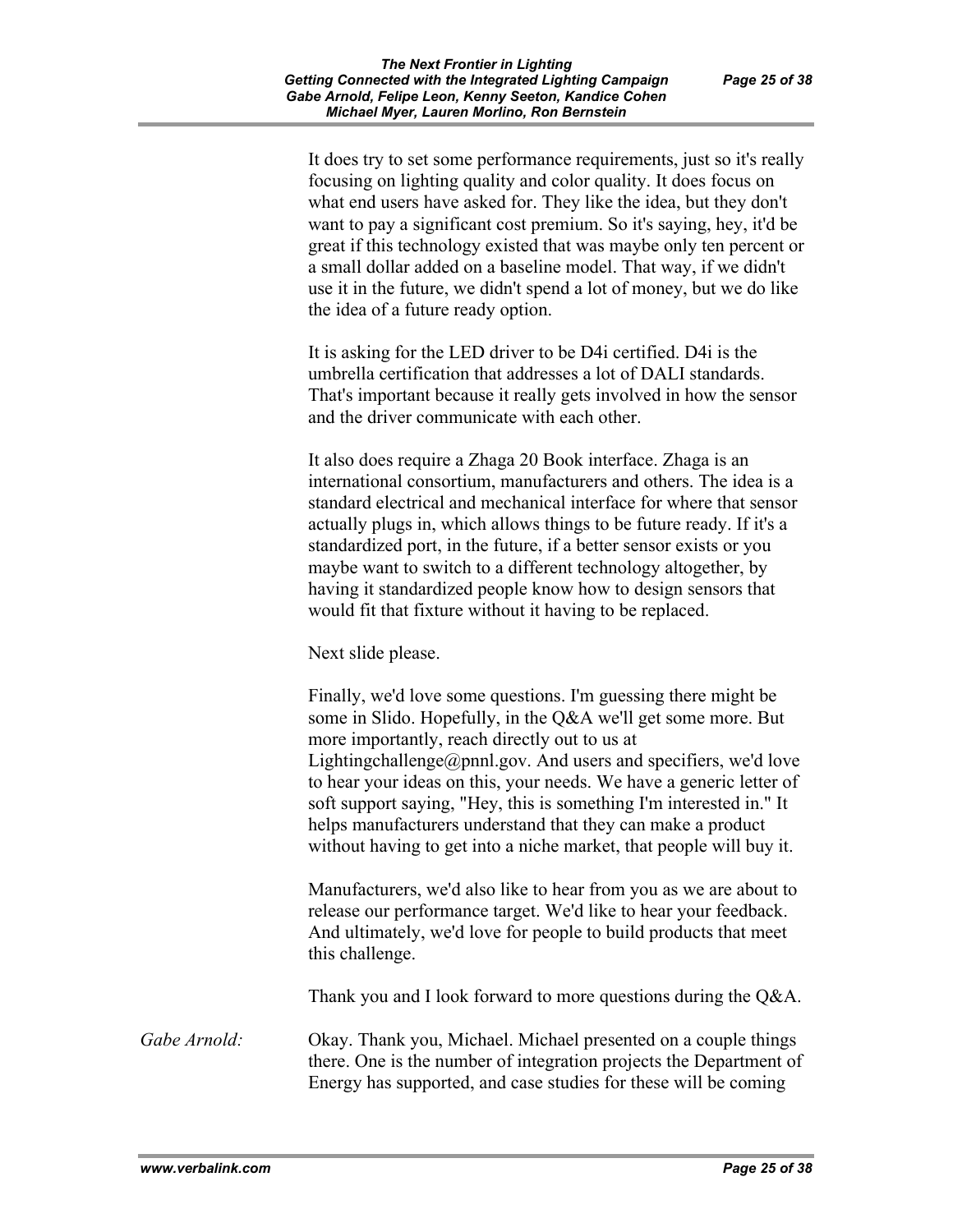soon, and there will be resources you can find on the Integrated Lighting Campaign website.

He also presented on this separate but related DoE challenge under development called the IoT-Upgradeable Lighting Challenge. So let's launch a couple of polls around this. So please go to Slido and the poll tab.

The first question, we're going to zero in on IoT here for a minute, and we're interested in what IoT applications that might be provided by a lighting system would make you more likely to select, purchase or recommend that lighting system: asset tracking, wayfinding, people counting, space utilization, some of these new Covid-related use cases.

I know there are some interesting things already being done with large retailers using their lighting systems, and the sensors on them, looking at social distancing within their stores and congestion. I attended a webinar by a manufacturer just recently, and since seen press releases from other major manufacturers that they've added some of these Covid-related functionalities to their lighting systems.

Okay. So space utilization is the top. Very good. People counting is number two. Air quality, interesting, number three. I'll give that just a couple more seconds. Okay. You know what. We had intended to include a Covid option here on this poll. It doesn't look like it made it through. So maybe that's included in the space utilization response there. Thank you for that information.

Our next question is around this IoT-Upgradeable Challenge Michael presented that is encouraging industry to develop lighting that is more future proof, meaning it can be more easily upgraded in the future with new technologies, new applications. We're wondering what is the value of more future proof lighting. Is it not important? Is it somewhat important, but you won't pay more for it? Is it important and you're willing to pay a little more? Or is it very important and you'll pay for it?

Okay. So far, we've got a strong alignment around important and willing to pay a small premium for it. Excellent. That fits very well with what we're trying to do with this challenge.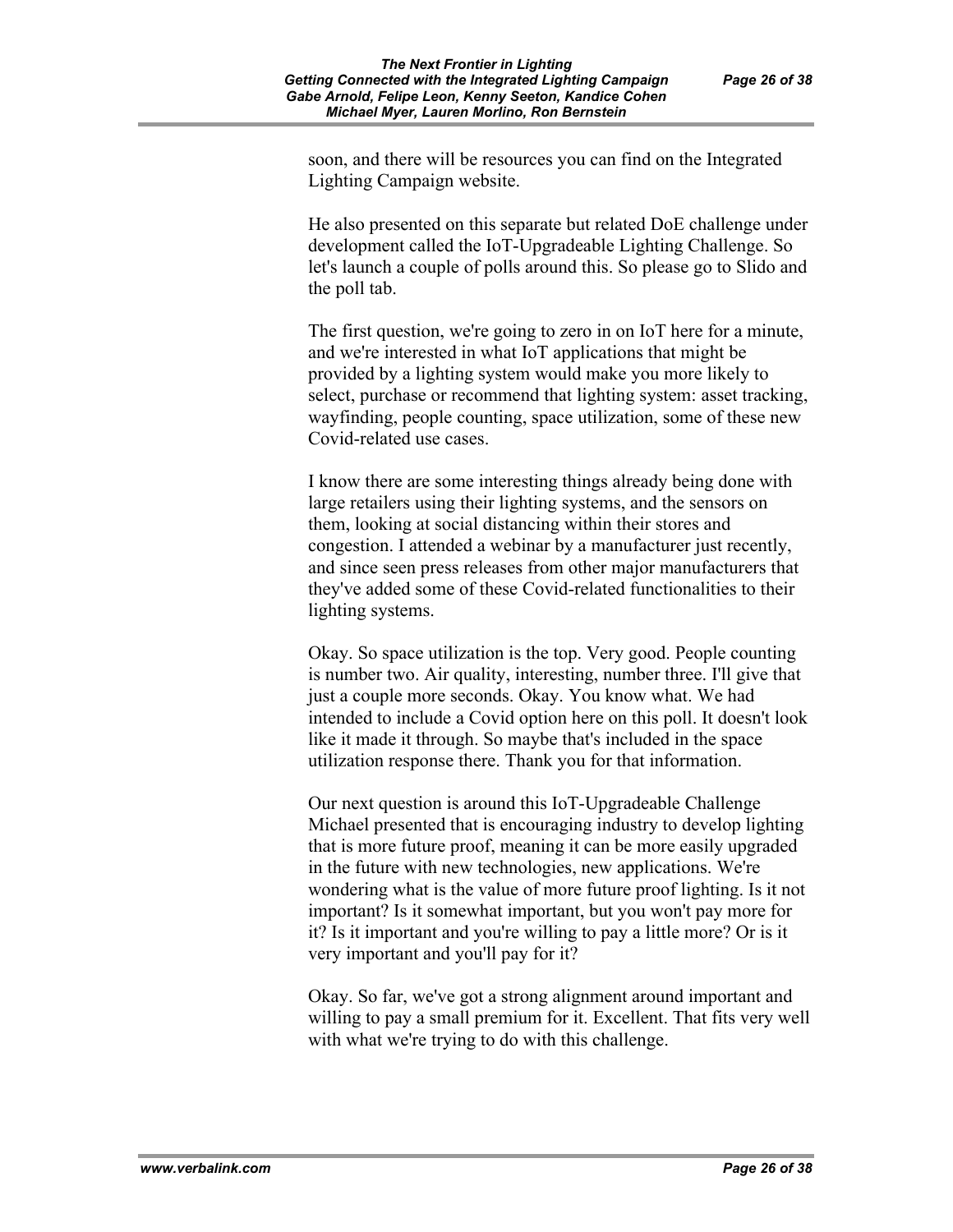I'll give just a couple more seconds to see if any more responses come in. Good. So thanks for that. It really helps us understand what you all see as important with respect to these efforts.

I've got one more question here asking if you're interested in learning about the IoT-Upgradeable Lighting Challenge, and to please enter your e-mail address if so. We won't display this. *[Pause]*. Thank you for hanging in there through these poll questions. They're really valuable to us. We've got just one more to go after this. *[Pause]*. It looks like we're still ticking up. Okay, we've slowed down.

All right, let's go on to our final poll question. This one, having heard all of our presenters on this integrated lighting opportunity and some of the experiences, what do you see as the top two barriers to implementing these integrations? Is it cost, unsure of the benefits, difficult in quantifying the benefits, cyber security, lack of interoperability, compatibility, or is it a knowledge and experience issue with how to do this or how to manage it once it's been done?

Okay. It looks like our top vote getter here is lack of knowledge and experience with how to implement the integration. Very good. Cost is way up there as well. Interoperability is another key issue. Then, again, a knowledge and experience issue. Okay, fantastic. This will really help us in figuring out what type of resources we can make available to support this. So thanks again for this.

So let's move on to our live Q&A session. I want to bring in a couple of others to this panel, Lauren Morlino of Efficiency Vermont and Ron Bernstein or RBCG Consulting. Lauren and Ron, can you guys wave? I can see you.

You'll note, when we combine them with our other panelists, we've got five topic experts here, all from a different perspective. Kenny is an end user. Kandice is a solution provide. Michael Myer, DoE research. Our new panelist, Lauren, utility energy efficiency program. Then our other new panelist, Ron, is a system integrator. So it's a diverse team. They've all got different angle on this and I'm really looking forward to the conversation with them around these questions.

So we've seen a lot of questions coming in. Again, I want to encourage you to participate and type in your questions or up-vote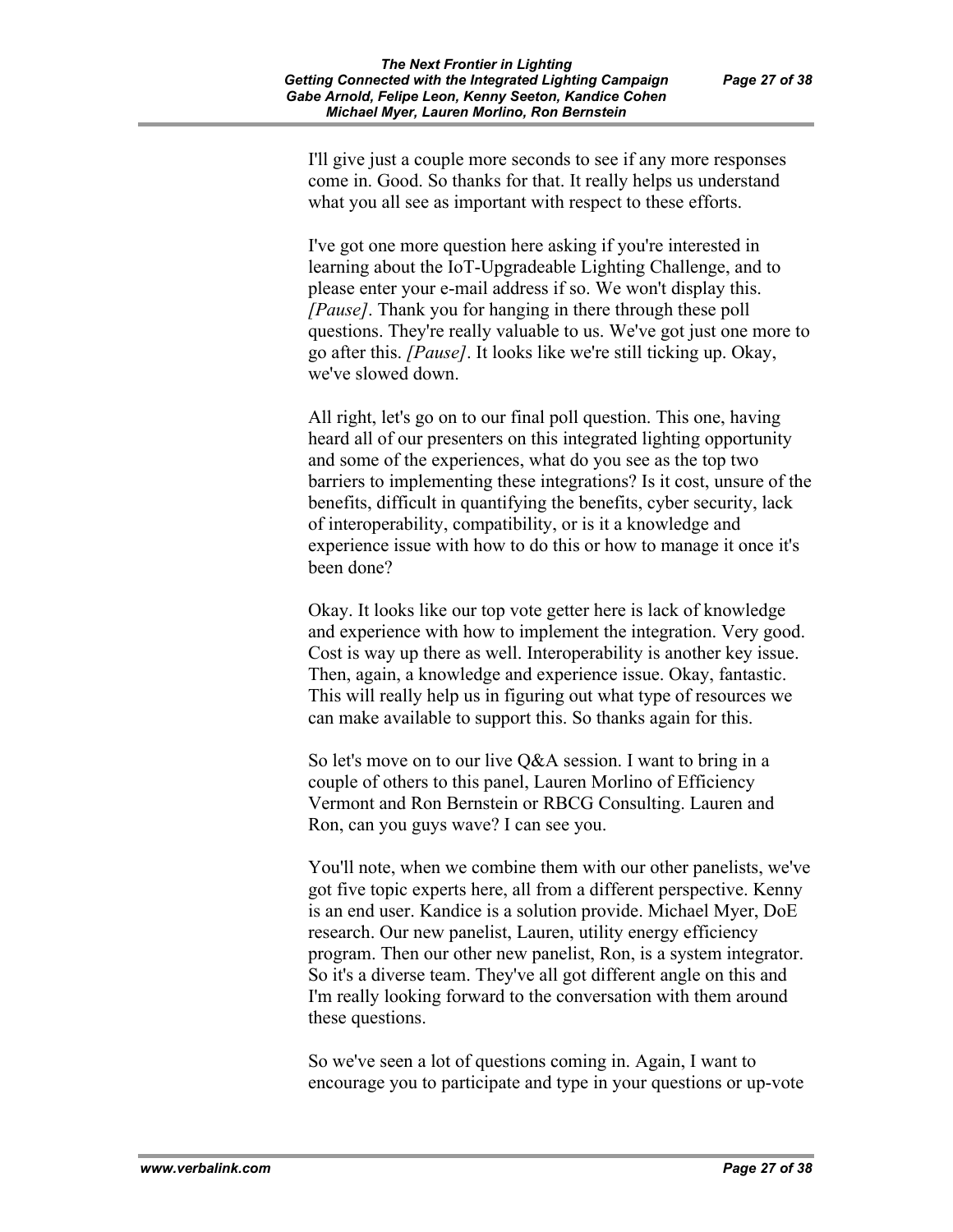the ones that you think are important. Let me give a brief bio of our new panelists and then we'll get going.

Lauren Morlino is an Emerging Technologies and Services Manager at Efficiency Vermont, the statewide energy efficiency utility. Lauren researches and prototypes exciting, innovative, and efficient technologies and services for Vermont ratepayers. Lauren has researched and designed efficiency programs for lighting, controls, refrigeration, consumer electronics, and horticulture, controlled environment agriculture. She is an external advisor on customer-centric program design and has published on lighting and non-lighting topics, and has presented at national conferences. So we're very happy to have Lauren.

Alongside Lauren, we've got Ron Bernstein and he's CEO of RBCG Consulting, providing consulting services to organizations needing help navigating their energy and automation strategy. He has over 35 years of experience in industrial, commercial, and residential automations and controls technologies. His focus is on specification development, master planning, control network, architecture design, and interoperability standards development. He's a published author and frequent lecturer internationally on building automation integration and interoperable control networking.

So welcome, Lauren and Ron.

Let me see. I'm going to kick us off with a couple of questions with our new panelists and then we'll go to audience questions. I want to get myself set up for this panel, so I can see everybody. Let me go ahead and ask this first question.

Lauren, I want to start with you. What's the utility and energy efficiency program perspective on this? Are utilities interested in integration? Will there be rebates or incentives customers can get for doing this?

*Lauren Morlino:* Great question. This is definitely something that is more interesting for utilities nationwide because of the increased customer functionality, potential energy savings, and also grid connectivity opportunities. I think most utilities at this point would be interested in giving custom rebates for integration, but people have to keep in mind that you'll need to involve them early and often, and also expect to provide them with data points and reports that prove that energy savings.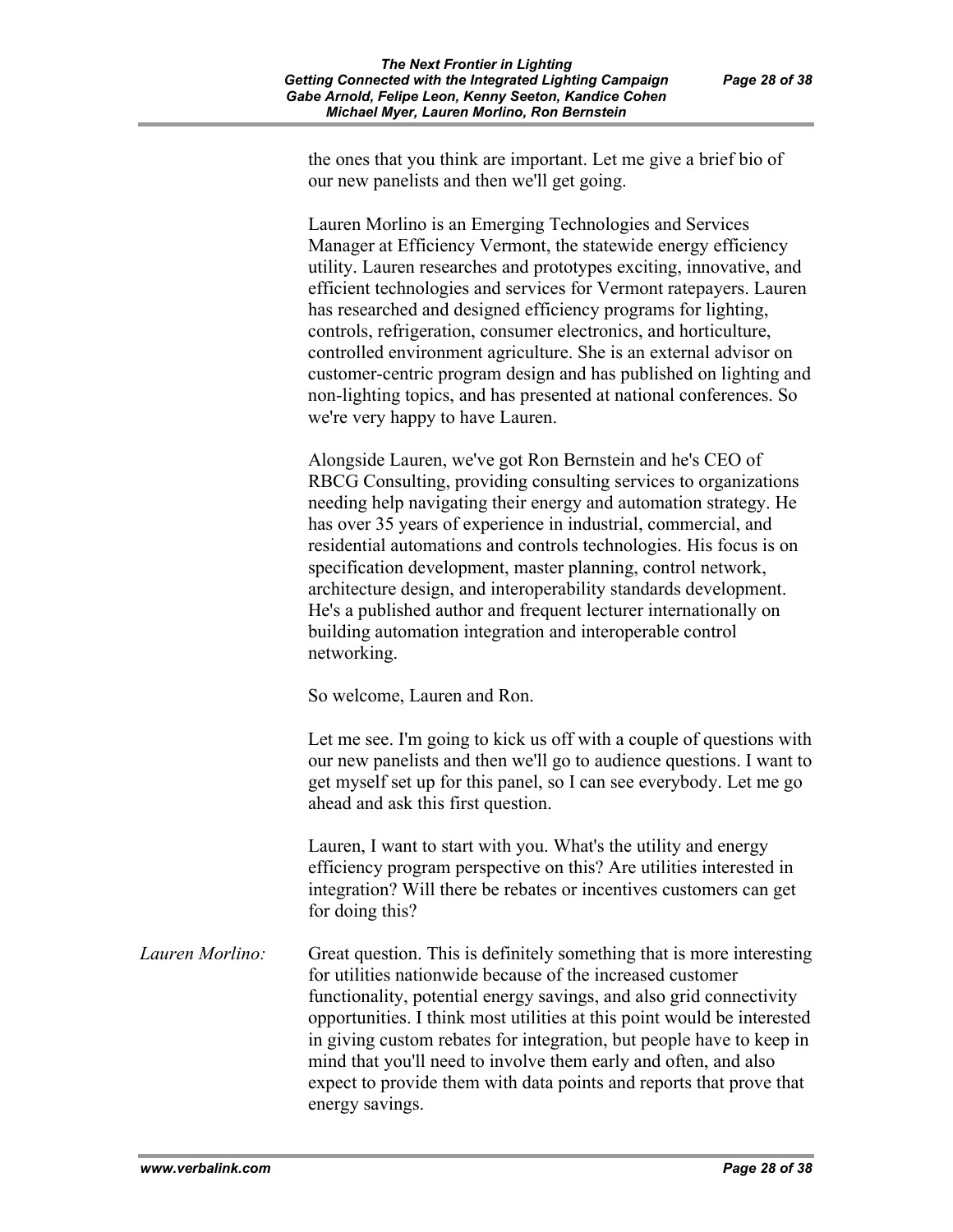|                 | So far, utilities have already invested in research from the Lighting<br>Research Center that is around HVAC and lighting integration.<br>Then we also see LBNL continuing to expand the Beyond Widgets<br>project, which worked with utilities to simulate energy savings,<br>connecting at least two systems together. So they're working on<br>lighting, automatic shading, plug load, and HVAC integrations.                                                                                                                                                                                                |
|-----------------|-----------------------------------------------------------------------------------------------------------------------------------------------------------------------------------------------------------------------------------------------------------------------------------------------------------------------------------------------------------------------------------------------------------------------------------------------------------------------------------------------------------------------------------------------------------------------------------------------------------------|
| Gabe Arnold:    | Okay, excellent. I know as we've been building up the launch of<br>this campaign, we've been talking to a lot of utilities and we've<br>already signed on quite a few of them as supporters of the<br>campaign. There is a lot of interest by utilities in this topic.                                                                                                                                                                                                                                                                                                                                          |
|                 | Lauren, can you tell us maybe what some of these rebates might<br>look like? What's being thought about or considered?                                                                                                                                                                                                                                                                                                                                                                                                                                                                                          |
| Lauren Morlino: | Yes. As I mentioned, I think a lot of utilities will probably start out<br>with custom rebates. At Efficiency Vermont, we're wading into the<br>integration space thoughtfully, knowing that it's really imperative<br>to increase customer engagement and create interactive strategies<br>in the near future. Customers proactively contact us about<br>integration of their systems all the time. It's usually around HVAC<br>and integration.                                                                                                                                                               |
|                 | Then we have rebated one project so far in Efficiency Vermont<br>territory and we have more in the queue. In 2021, we plan to<br>launch a structured custom program around integration, where<br>we'll help Vermont businesses pay for 50 percent of the cost of<br>integration done by a local controls contractor or integrator. At this<br>time, the plan is to pay for 40 percent of the cost of the integration<br>upfront, and then 10 percent when the project is complete and we<br>receive data reports showing that the building has been<br>commissioned and all of the points are working properly. |
|                 | So this is a really strategic and important project for utilities,<br>because if we can foster that integration and communication within<br>our customer spaces, then it helps those customers become better<br>grid citizens outside of their walls indefinitely.                                                                                                                                                                                                                                                                                                                                              |
| Gabe Arnold:    | Okay, excellent. I know that that LBNL program you mentioned is<br>also looking at whether there can be packaged prescriptive rebates<br>offered. So if you install a lighting fixture that's connected to your<br>HVAC system, can there be sort of a set rebate amount? So there's<br>some different approaches being considered out there, but it's<br>really exciting to see what's potentially coming.                                                                                                                                                                                                     |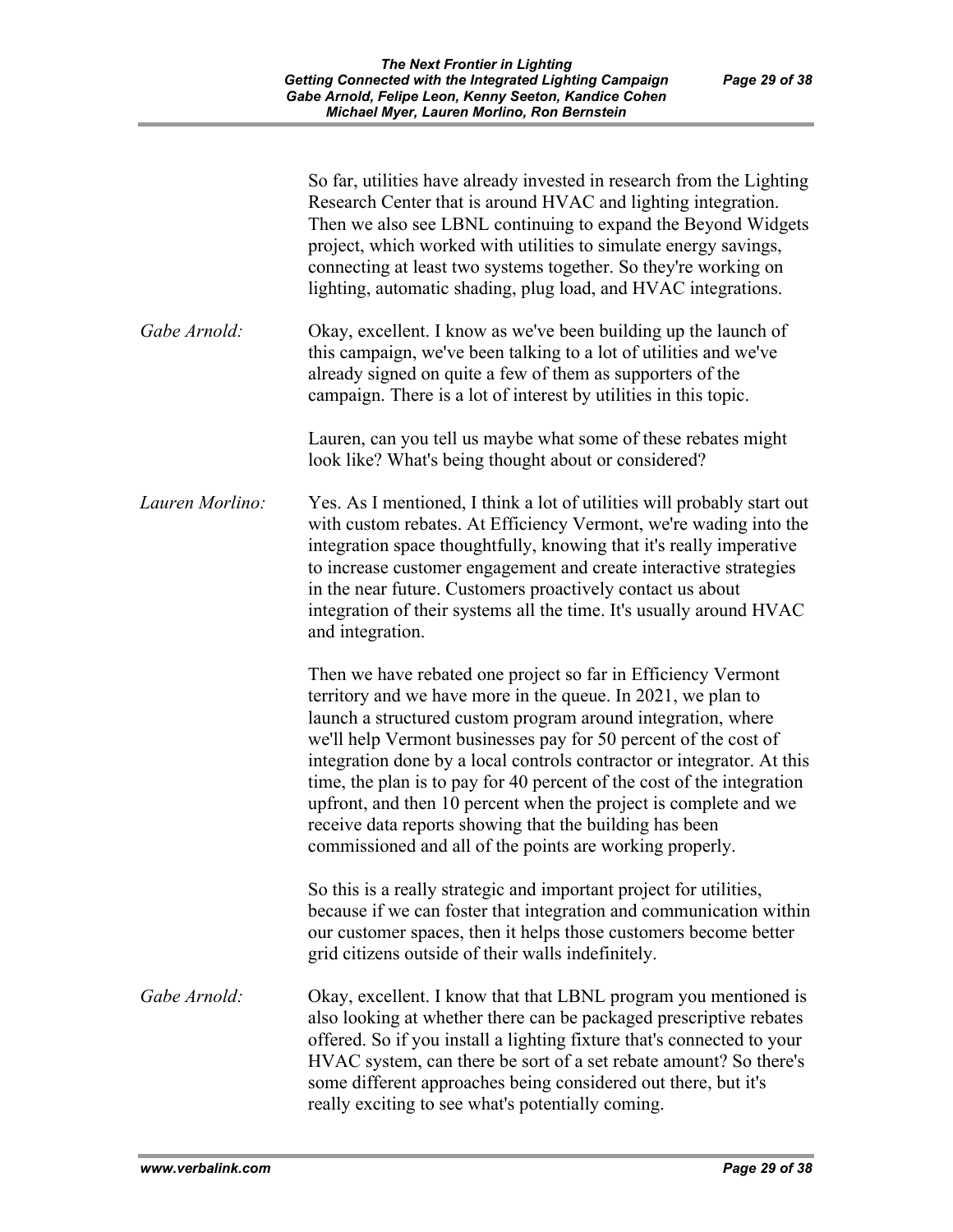|                | Ron, let me go to you. I think your perspective is unique here in<br>that you've been doing this for quite some time. It's a new topic for<br>a lot of us. You've worked with I know a lot of national accounts,<br>large and small businesses on integrating building systems. What<br>do you think are some of the key use cases here for advancing<br>integrated lighting systems?                                                                                                                                                                                                                                                |
|----------------|--------------------------------------------------------------------------------------------------------------------------------------------------------------------------------------------------------------------------------------------------------------------------------------------------------------------------------------------------------------------------------------------------------------------------------------------------------------------------------------------------------------------------------------------------------------------------------------------------------------------------------------|
| Ron Bernstein: | First, Gabe, let me say thank you to the panel here for the great<br>insights and for the summit. This is a great opportunity to kind of<br>advance something that has been needed in the industry, which is<br>this reduction of silos that I think Kandice was talking about.                                                                                                                                                                                                                                                                                                                                                      |
|                | The world that I live in is figuring out a way how to make an<br>overall master plan for the building automation control systems,<br>such that the owner can get value out of each system, and then<br>integrating those systems into a common platform. I love the<br>concept of this single seat frontend. Most of the clients I work with<br>are frustrated with having 10 or 15 different user interfaces for all<br>the different siloed systems.                                                                                                                                                                               |
|                | So specifically about the use cases, I've already heard the three that<br>I was going to talk about, but I want to maybe expand on them a<br>little bit. So the first one is all building systems have some sort of<br>sensor information that could be useful. The lighting system, we've<br>heard about the occupancy sensor, a common piece of information,<br>but some of the newer sensors that I think Michael was talking<br>about expand on basic occupancy of presence/absence detections,<br>to add in things like directionality, density, to track where people<br>are, how many people are in a space and for how long. |
|                | That also can be combined with things like air quality. A simple<br>thing like CO2 level in the same sensor can not only provide a<br>mechanism to control the HVAC, but maybe if the occupancy level<br>is getting too high, there could be some sort of warning. Or also<br>providing that information through a security system, and the<br>security system can then say, "Hey, there are a lot of people in this<br>space. Is that the way it's supposed to be or is there some grouping<br>that's happening that we weren't aware of?" So these new multi-<br>sensors and new capability are a great opportunity.               |
|                | The second one that's been mentioned many times is the demand<br>response. Demand response is mainly thought of from the utility<br>side to control the load, but it could also be used by the facility to                                                                                                                                                                                                                                                                                                                                                                                                                           |

manage how the facility is operating during things like a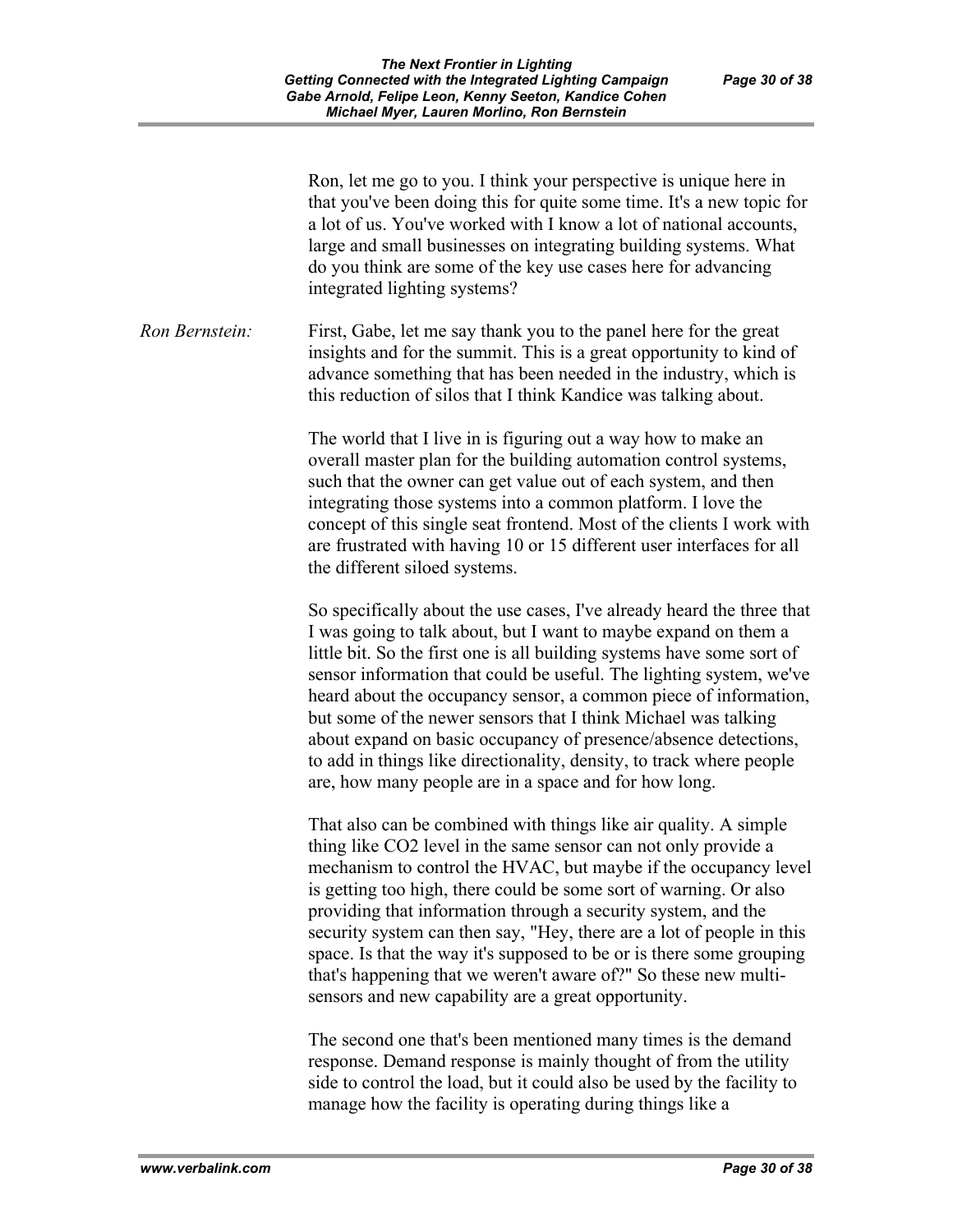|               | distributed energy resource activity, where you bring on a solar<br>panel on cogeneration, so that it's not only the utility that's<br>involved, but it could be a more transactive energy model between<br>an aggregator or even the facility energy response team.                                                                                                                                                                                                                                                                                                                                      |
|---------------|-----------------------------------------------------------------------------------------------------------------------------------------------------------------------------------------------------------------------------------------------------------------------------------------------------------------------------------------------------------------------------------------------------------------------------------------------------------------------------------------------------------------------------------------------------------------------------------------------------------|
|               | So the demand response could be directly down to the lighting<br>system, not just an overall building management system that then<br>goes down. HVAC then goes to lighting. It could be built into the<br>lighting system, where there could be some balance between the<br>energy and the occupant comfort and safety.                                                                                                                                                                                                                                                                                   |
|               | The third one, which I think ties in, we've already mentioned it, is<br>the energy monitoring through real time metering. Now we've<br>talked about that from the standpoint of being able to capture data<br>to report back over time, but I think there's also an advantage to<br>looking at the energy monitoring from a real time basis for things<br>like out of range or maintenance alerts, where equipment or a piece<br>of equipment has failed and is either using energy when it<br>shouldn't, and that happens a lot on HVAC equipment, but it could<br>also happen in other systems as well. |
|               | So those are three things that we mentioned, but there are some<br>advanced capabilities there that could lead to both the consumption<br>side and the energy side and the occupant comfort side. So I'll<br>leave it at that.                                                                                                                                                                                                                                                                                                                                                                            |
| Gabe Arnold:  | Okay, thank you. I want to jump to some of our audience<br>questions. I think we've got some really good ones here. This one, I<br>think I'll start with Kenny and ask others to please weigh in, if<br>you've got more thoughts on this.                                                                                                                                                                                                                                                                                                                                                                 |
|               | The question is, "How do you handle VAV response and space<br>temp when occupancy is sensed? We have found that it takes a<br>long time to go from standby temp to occupied temp and we get<br>complaints."                                                                                                                                                                                                                                                                                                                                                                                               |
| Kenny Seeton: | That question gets brought up all the time and it's a great question.<br>Every building is going to be different. It depends on what the<br>building envelop is and how much thermal mass you can keep in<br>the building.                                                                                                                                                                                                                                                                                                                                                                                |
|               | What I've found is that most of the time, if your AC system works<br>correctly, even if it's warm in a space and people walk in and all of<br>a sudden it comes on, they don't complain. There are some spaces<br>that are a problem, and we change the controls based on those                                                                                                                                                                                                                                                                                                                           |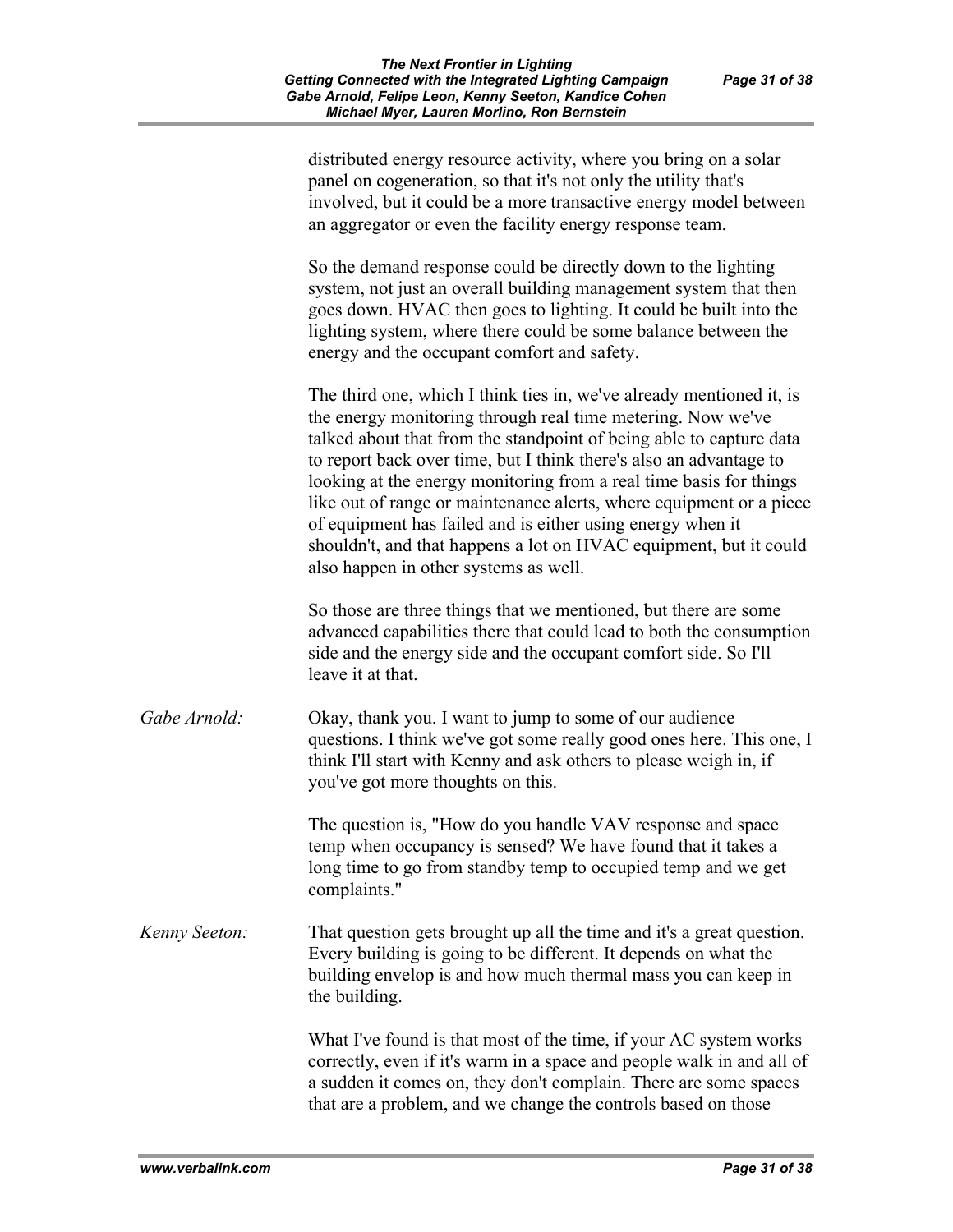|                | problems and opposed to changing it globally and giving up all the<br>savings.                                                                                                                                                                                                                                                                                                                                                                                                                                            |
|----------------|---------------------------------------------------------------------------------------------------------------------------------------------------------------------------------------------------------------------------------------------------------------------------------------------------------------------------------------------------------------------------------------------------------------------------------------------------------------------------------------------------------------------------|
|                | So that's pretty much the answer. Once you go to this system,<br>where you can control everything, you have to actually control<br>everything and not do it as a global overbite.                                                                                                                                                                                                                                                                                                                                         |
|                | Also, I'm going to throw this out there and hope it doesn't get me in<br>trouble, but I love to share this stuff and network with peers. If<br>anybody would like a demonstration in July, anytime after July,<br>shoot me an e-mail and we can set up another Zoom meeting,<br>where we can see live data and talk about it.                                                                                                                                                                                             |
| Gabe Arnold:   | Okay. Would anybody else like to weigh in on that question from<br>our team here?                                                                                                                                                                                                                                                                                                                                                                                                                                         |
| Kandice Cohen: | I'd like to, if that's okay.                                                                                                                                                                                                                                                                                                                                                                                                                                                                                              |
| Gabe Arnold:   | Yes.                                                                                                                                                                                                                                                                                                                                                                                                                                                                                                                      |
| Kandice Cohen: | I think Kenny's answer is perfect. It also depends on what type of<br>system you have. Do you have a system that has a variable<br>frequency drive? It's very dependent upon the actual makeup of<br>your HVAC system. But again, I think the point that's very strong<br>is if you have that level of granular control, you have the ability to,<br>like Kenny said, still do it globally, but just take these spaces that<br>are problematic for you, where you're getting complaints, and<br>address them differently. |
| Gabe Arnold:   | Okay. Anyone else on this questions? Go ahead, Ron.                                                                                                                                                                                                                                                                                                                                                                                                                                                                       |
| Ron Bernstein: | I think, Kenny, you talked about this a little bit. The most<br>important piece of this is having a good infrastructure and that<br>ability to bring the information from one system to another without<br>- I think one of the polling questions is having a Ph.D. in<br>integration in order to make that work. So I think, Kenny, you<br>mentioned it, having the knowledge and having some level of<br>interoperability or standards at the equipment level and at the<br>system level is going to be so important.   |
|                | I think it's not only the type of system, but it's the architecture of<br>the system as well. How do you share that data? I think Michael<br>mentioned it as well. There are challenges even within the BACnet<br>standard. How do you do that? How do you make sure that the                                                                                                                                                                                                                                             |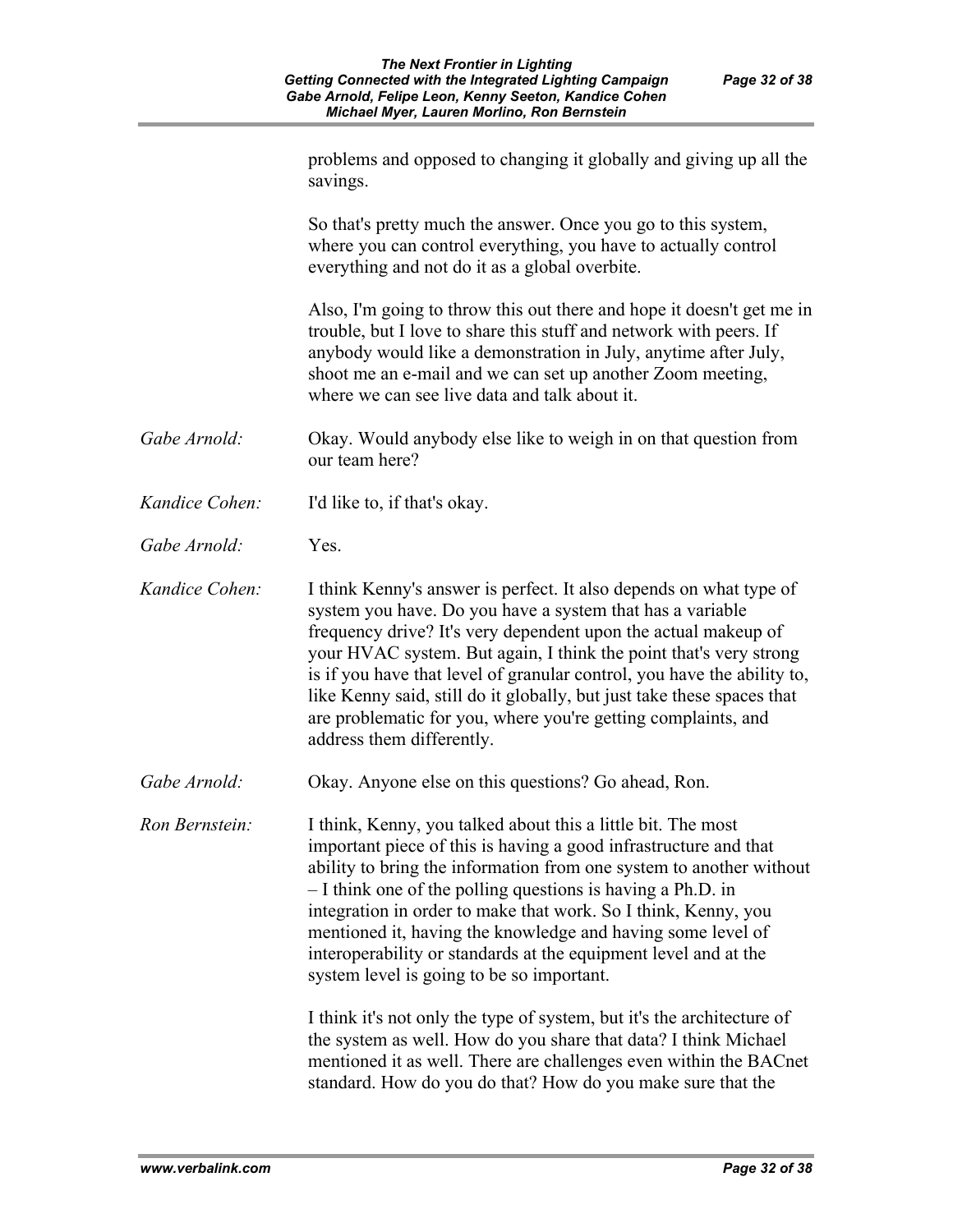|                 | information going from one side to the other is not understandable,<br>but is repeatable and it doesn't cost a fortune to do that integration?                                                                                                                                                                                                                                                                                                                                                                                                                                  |
|-----------------|---------------------------------------------------------------------------------------------------------------------------------------------------------------------------------------------------------------------------------------------------------------------------------------------------------------------------------------------------------------------------------------------------------------------------------------------------------------------------------------------------------------------------------------------------------------------------------|
| Gabe Arnold:    | Okay. Let me go to another question here, another really good one.<br>"How do we address the silos among electrical and HVAC<br>contractors? With integration, this issue becomes pertinent with<br>regard to training, setup, commissioning, and callbacks." Who<br>would like to take that one?                                                                                                                                                                                                                                                                               |
| Ron Bernstein:  | I can also talk to that. In the world of specifying a project, there are<br>many different divisions, the electrical division, the mechanical<br>division, the voice/data/video divisions. In specifications, we've<br>been writing specifications that silo each of those systems since the<br>beginning of DDC for going on 20, 30 years now.                                                                                                                                                                                                                                 |
|                 | The challenge is that we've got to get a way to build the integration<br>into those specifications, so that all the different parties know what<br>their roles and responsibilities are. So there is a division called<br>Division 25. I've been writing things that look and smell like a<br>Division 25, but really are a comprehensive controls specification<br>that helps define what contractor is supposed to do what, especially<br>in this world IoT and IP-enabled devices.                                                                                           |
|                 | We need the IT department and the OT, the information and the<br>operations departments to work together. So we need those better<br>specifications, and they need to be done upfront with the thought<br>process in mind of what you want in the system, "What are your<br>desired outcomes," not just bells and whistles, but the functionality<br>and the performance of the system more than, "Hey, I really want a<br>whiz-bang frontend that I can have lots of fancy graphics on it."<br>That doesn't help with the equipment and the interoperability at<br>that level. |
| Gabe Arnold:    | Would anyone else like to weigh in on this question of silos? Go<br>ahead, Lauren.                                                                                                                                                                                                                                                                                                                                                                                                                                                                                              |
| Lauren Morlino: | We're definitely seeing interest from contractors in various<br>industries. For example, our HVAC Efficiency Excellence<br>Network contractors sometimes ask about lighting now and vice<br>versa. So I could definitely see us cross-training those folks in the<br>future, for them to maintain their professional credits to stay in our<br>program.                                                                                                                                                                                                                         |
|                 | Then I'd also like to see the silos broken down by manufacturers.<br>So it's really great to see that manufacturers are hiring people like                                                                                                                                                                                                                                                                                                                                                                                                                                      |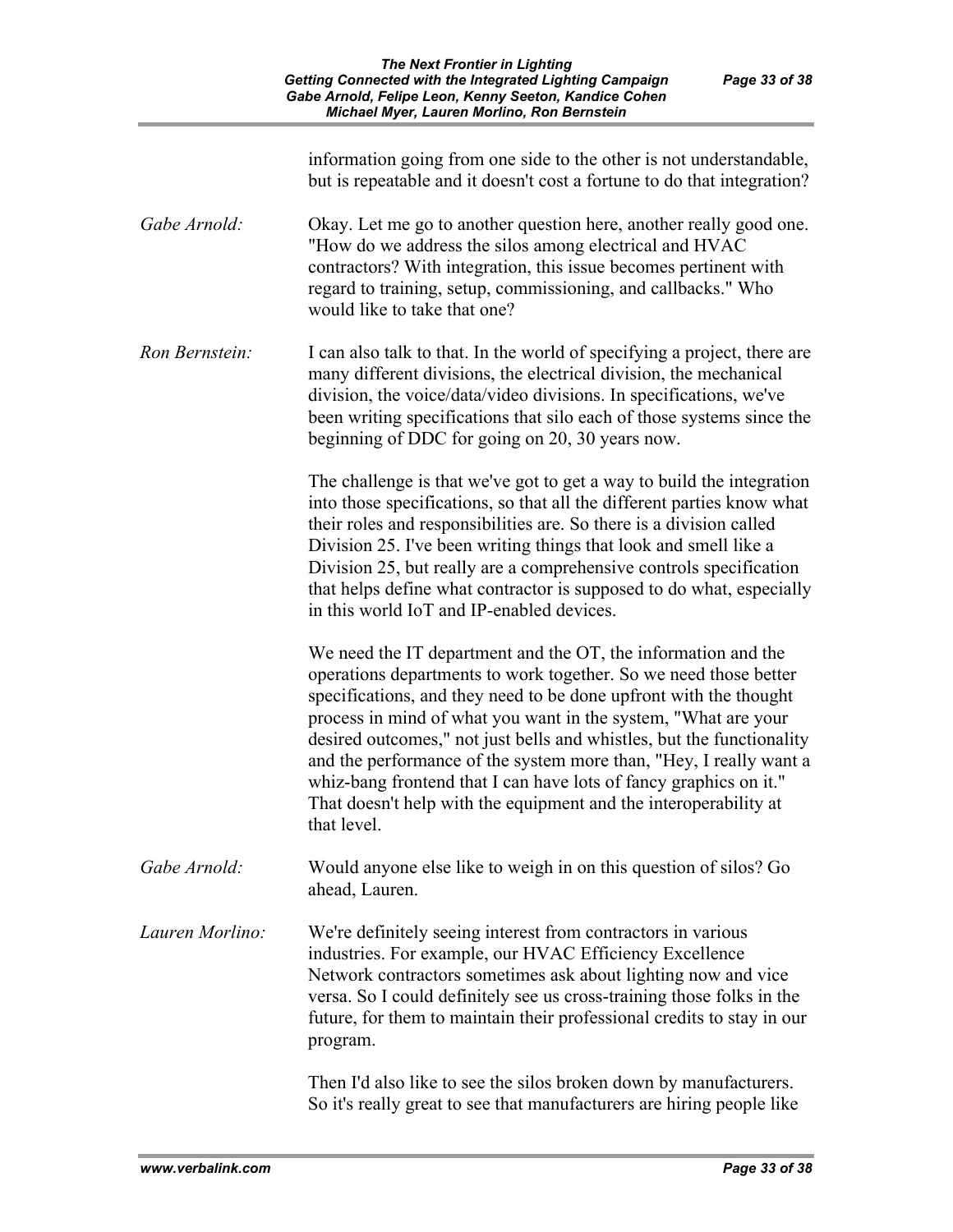|               | Kandice, who is really straddling two technologies. That's been a<br>really huge challenge for us in working with customers, where they<br>call their manufacturer and then the lighting manufacturer is<br>pointing fingers at the HVAC manufacturer and vice versa. So the<br>local controls contractor being able to facilitate both of those<br>things is really important. Then also, manufacturers being open to<br>working with other types of technologies is also really important<br>and a huge barrier right now.                                                                                                              |
|---------------|-------------------------------------------------------------------------------------------------------------------------------------------------------------------------------------------------------------------------------------------------------------------------------------------------------------------------------------------------------------------------------------------------------------------------------------------------------------------------------------------------------------------------------------------------------------------------------------------------------------------------------------------|
| Gabe Arnold:  | Okay. Go ahead, Kenny.                                                                                                                                                                                                                                                                                                                                                                                                                                                                                                                                                                                                                    |
| Kenny Seeton: | I speak from painful experience on this. We built a brand new<br>building. We integrated Enlighted into the building, got it wrote<br>into the specs, but because this is so new that nobody understands<br>it, the electrical contractor, all they paid for was a commissioning<br>agent to bring the lights into the Enlighted software, turn on and<br>off, and set the dimming levels. Their Johnson Controls contractor<br>said, "Look our job is not to go in and create your points. Our job<br>is to control points." So I ended up having to do the integration or<br>at least the Enlighted portion to create all those points. |
|               | Moving forward, like Ron said, you have to have a standard. So as<br>we move forward with this stuff, the lighting commissioning agent<br>has to be the one that creates those points that you're going to<br>touch. And I guess it depends on the manufacturer. If it's a BACnet<br>device, then somebody has to created those BACnet devices and it<br>needs to be the lighting person because that's their software.                                                                                                                                                                                                                   |
| Gabe Arnold:  | Okay. Michael, did you have some thoughts as well?                                                                                                                                                                                                                                                                                                                                                                                                                                                                                                                                                                                        |
| Michael Myer: | I was going to echo a lot of what Kenny said.                                                                                                                                                                                                                                                                                                                                                                                                                                                                                                                                                                                             |
| Gabe Arnold:  | All right, let me move on to the next question. We've got a couple<br>that are related here, which are around, "How do you justify this<br>investment for integration, especially if you've already updated to<br>LEDs? The LEDs lower energy baseline can be an obstacle to<br>additional investment in control." Would anyone like to take this<br>one on? Go ahead, Michael.                                                                                                                                                                                                                                                           |
| Michael Myer: | I'll come back to the if you've already upgraded. In that military<br>project that I showed, which had lower than national average both<br>gas and electricity, the lighting with controls had a longer payback.<br>Once they integrated with the HVAC, the HVAC savings actually                                                                                                                                                                                                                                                                                                                                                         |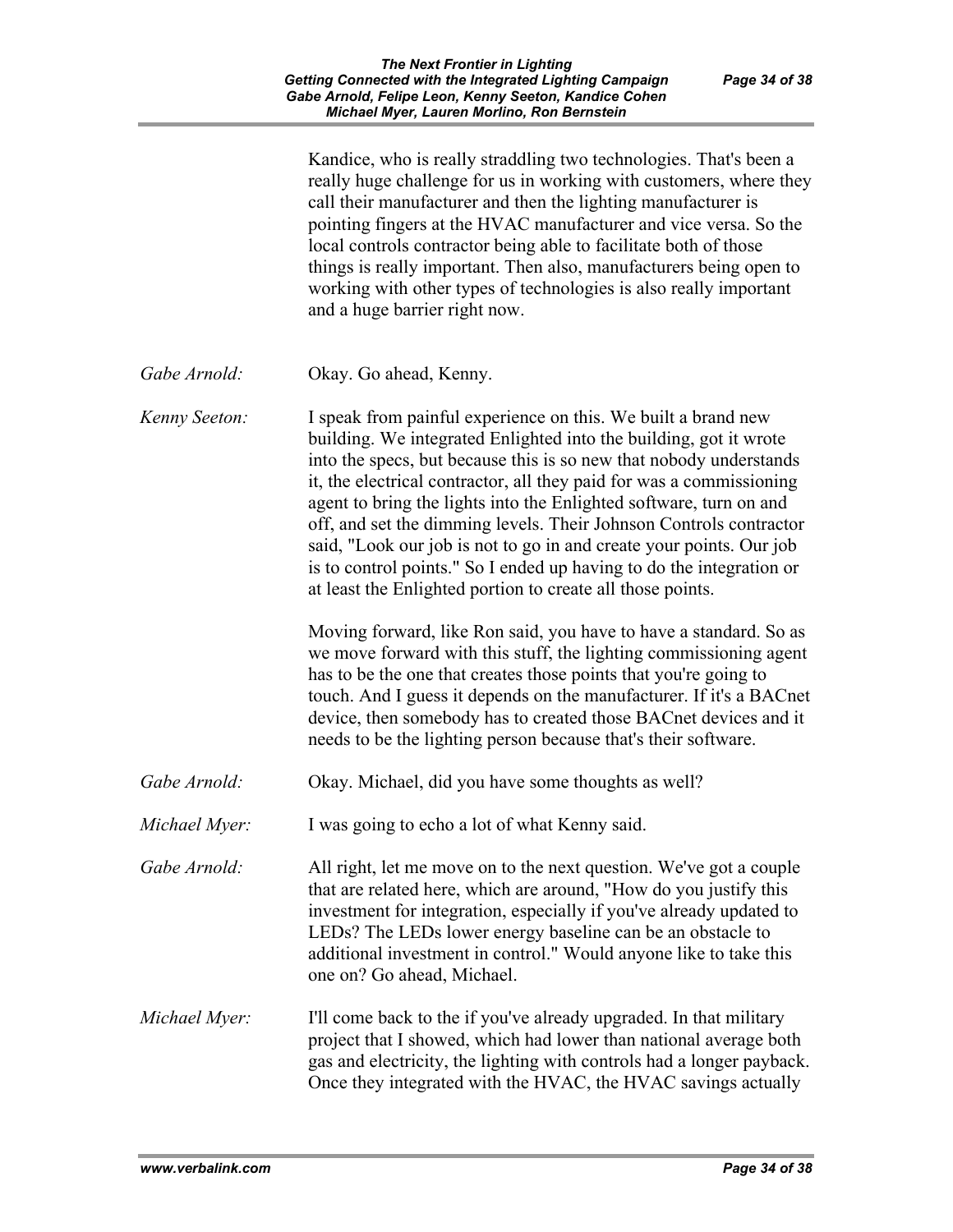pulled down the whole project savings. So it made it a shorter payback by integrating it.

So I would say, first, we're already spending money. So the more systems you can get one sensor to talk to, you're just increasing your savings.

I would tell you integrating with plug loads is a little more challenging, in that if you don't actively try to get the right loads on there, you're spending money and not saving enough. So you really need to be much more active. But integrating with HVAC, there's definitely a lot of savings on the table for not a lot of cost, because you've already spent that on the HVAC side. So you're really increasing your operational savings, without having to buy a lot of equipment or those types of things.

If you've already done LED, if you don't have sensors on there, you're kind of stuck. You really need the sensors. You could redeploy some type of sensors and those types of things. But if you have sensors now, some devices can still be done. This isn't something that has to happen right then. It's easier if you do it then, but you might want to investigate what signals you can pull off your occupancy sensors and connect it into the BACnet system or other APIs.

So I would say it's definitely worth doing it. It can actually make the project more cost effective, not less.

*Gabe Arnold:* Thank you. Does anyone else have thoughts on this question? Go ahead, Kenny.

*Kenny Seeton:* I would say that in almost a sense we need to stop talking about this as lighting retrofits. It's really HVAC optimization So everybody says, "How do I justify turning the lights on and off for this amount of money," but I've been chasing this since 2014 and finally have a whole building, and the numbers are astounding, as you saw in the graph, of what we're able to do on the HVAC side, like Michael said.

> Putting in LED lights is a giant money-saver. Controls is better. HVAC, it just goes through the roof. So you need to sell it based on the whole package and not just, "We're doing a lighting integration." It's an HVAC optimization, and that's a bigger project that people understand better.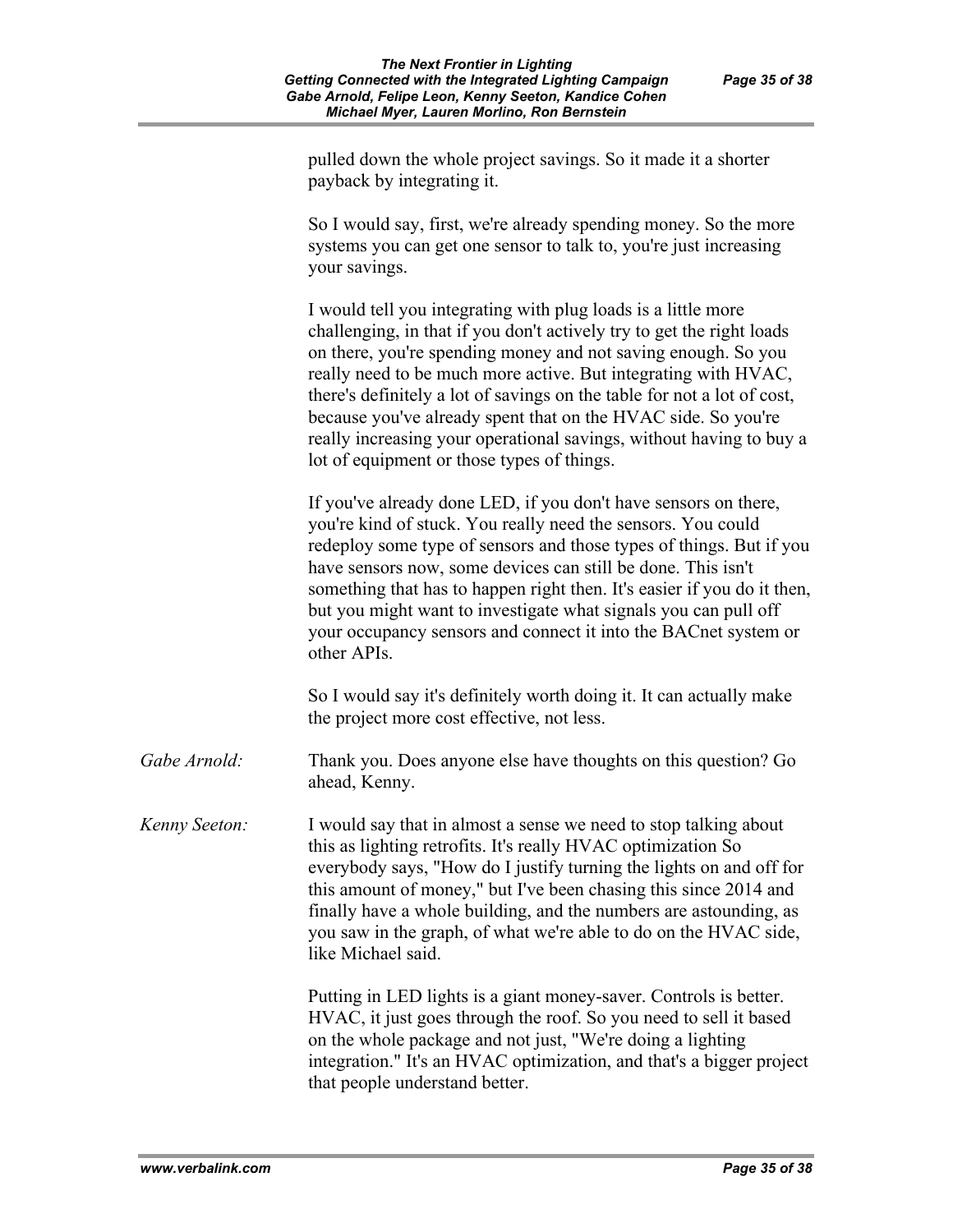| Gabe Arnold:   | Go ahead, Kandice.                                                                                                                                                                                                                                                                                                                                                                                                                                                                           |
|----------------|----------------------------------------------------------------------------------------------------------------------------------------------------------------------------------------------------------------------------------------------------------------------------------------------------------------------------------------------------------------------------------------------------------------------------------------------------------------------------------------------|
| Kandice Cohen: | One of our colleagues did some phenomenal research and found<br>when people just upgrade to LED and they're not looking at the<br>technology that they're using to upgrade to LED, they save on<br>average about 36 watts per fixture, whereas when you put in an<br>LED that's going to really maximize your energy savings and you<br>add a network lighting control system, you can save on average per<br>fixture 65 watts per fixture. Did I get that right? I think that's<br>correct. |
|                | Then on top of that, you layer on what Kenny was talking about in<br>regards to that. Then you add the integration and you add all the<br>HVAC savings. Then you add the savings of the intelligence<br>between both systems communicating, where you can kind of fine<br>tune it.                                                                                                                                                                                                           |
|                | What we've found is that it really does pay for itself and the costs<br>justify themselves. It's just about taking a measured calculated<br>approach and really thinking through what's important to you.<br>What's important to your facility? What's your budget? And what<br>can you do within budget?                                                                                                                                                                                    |
| Gabe Arnold:   | Thank you. Does anyone else have thought on this topic? All right.<br>We've got a lot of questions. I know we're not going to be able to<br>get through these. Maybe I'll just ask a specific one. Let me find it.                                                                                                                                                                                                                                                                           |
|                | "For plug loads, what are the most common energy users that use<br>power that should be switched off, with the exception of copy<br>machines?" We've got to go quick here. We've got about two<br>minutes. Kandice.                                                                                                                                                                                                                                                                          |
| Kandice Cohen: | Michael made a great point and it falls very well into alignment<br>with my approach here. You get into trouble when you start to<br>switch off people's computers in their personal spaces. So my<br>recommendation to customers is to always focus on the common<br>areas, so banks of printers, banks of coffeemakers, in the kitchen,<br>things like the microwave, anything that's a common use area.                                                                                   |
|                | Once you start going into individual use spaces, where people have<br>their own things, that's where you start to $-$ to Michael's point, you<br>really need to be much more communicative with people in the<br>building, to ensure that they know that you're doing that and it<br>doesn't run into a problem.                                                                                                                                                                             |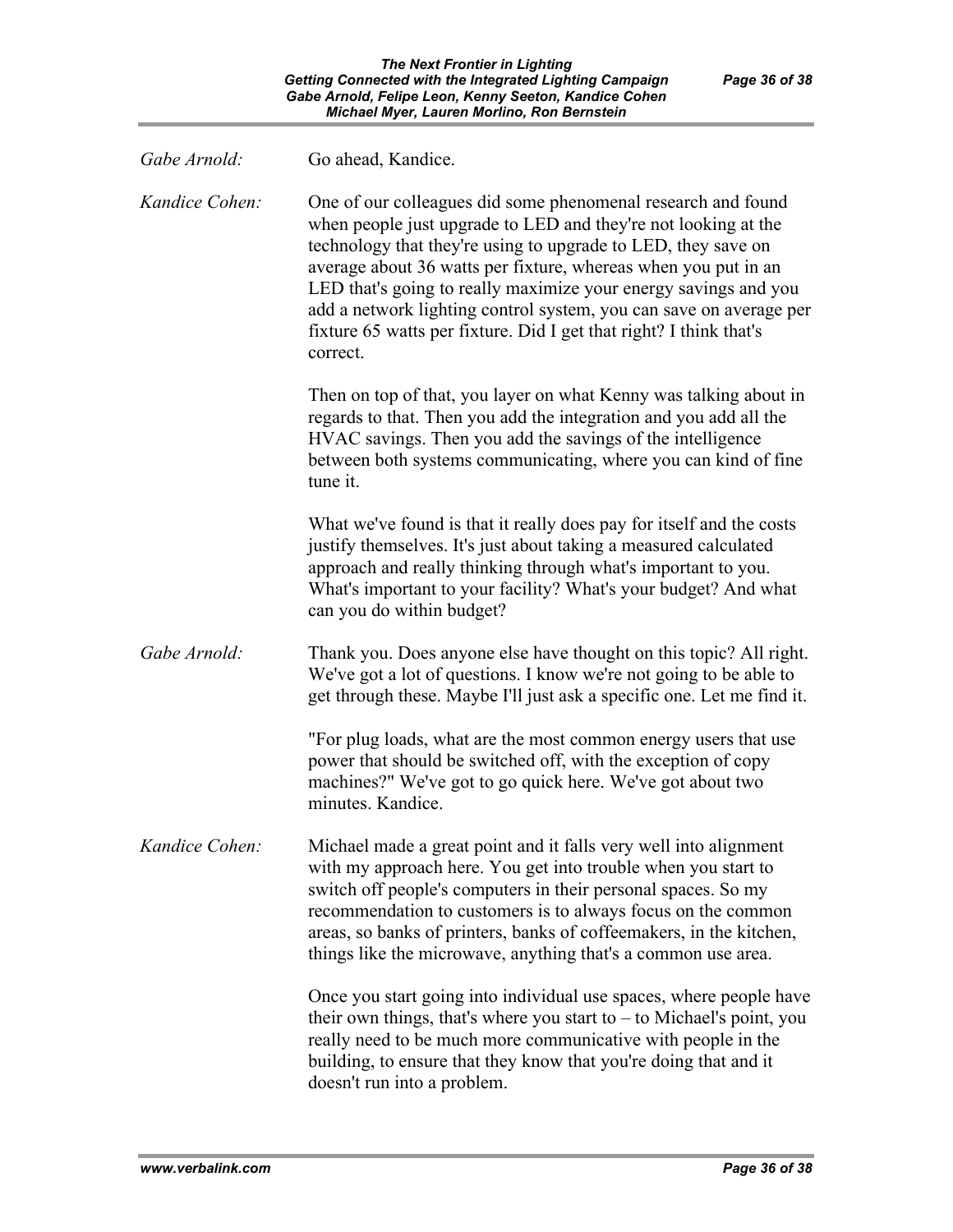| Michael Myer:   | I'm just going to build on it and say the Department of Energy's<br>Better Buildings Program has a plug loads group, where we<br>actually provide some of those resources, and we'll make sure we<br>follow-up and include a resource on the integrated campaign, if it's<br>not already there. I think it might be there, but we'll make sure it is<br>there.                    |
|-----------------|-----------------------------------------------------------------------------------------------------------------------------------------------------------------------------------------------------------------------------------------------------------------------------------------------------------------------------------------------------------------------------------|
| Gabe Arnold:    | Okay, Ron.                                                                                                                                                                                                                                                                                                                                                                        |
| Ron Bernstein:  | I've got two other quick ones on plug load. One is the additional<br>space heaters underneath the desks, especially in a common area<br>where there's an outside door – huge, huge energy consumption,<br>and maybe monitor when that's coming on and help adjust the<br>temperature, so that you're not offsetting all your energy savings<br>by putting in these space heaters. |
|                 | The other one is hot water heaters, supplemental hot water heaters<br>that are running 24/7 that really don't need to be, especially if<br>they're electric heaters. They can be throttled down in the evening<br>and throttled back up when there's greater occupancy.                                                                                                           |
|                 | So just two high-end energy-consuming devices that are really<br>typically thought of as plug load, but they certainly are.                                                                                                                                                                                                                                                       |
| Lauren Morlino: | Miniature fridges underneath people's office desks is something we<br>see alongside those electric resistance heaters that pull a lot.                                                                                                                                                                                                                                            |
| Michael Myer:   | Gabe, I just want to clarify one other detail. The integrated<br>campaign does have resources about this as well as a list of<br>incentives for smart controls and smart plugs, so more information<br>there.                                                                                                                                                                     |
| Gabe Arnold:    | Okay. Thank you, everybody. I'm really sorry I have to cut this off.<br>We have some fantastic questions. I wish we could keep this going<br>longer, but we have strict instructions to finish on time.                                                                                                                                                                           |
|                 | So I'm going to go ahead and move on, if we could move to the<br>next slide here. We just want to highlight a couple things in<br>concluding.                                                                                                                                                                                                                                     |
|                 | We have some additional resources available on the Better<br>Buildings Solutions Center. You can see some of those on the slide<br>here. These are some lighting specific related resources. There's all<br>kinds on there, so we really encourage you to visit that solution<br>center to learn more.                                                                            |